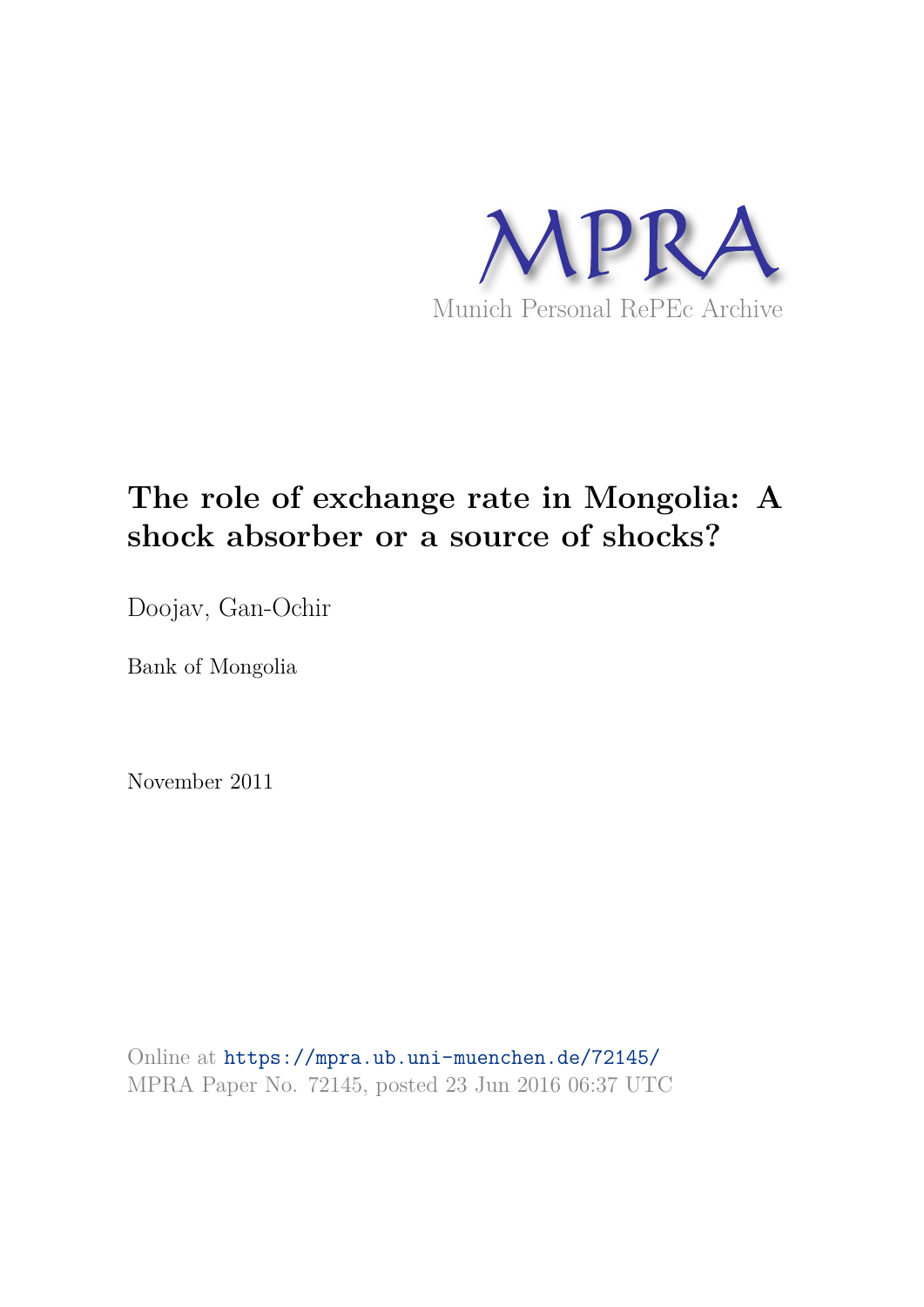# THE ROLE OF THE EXCHANGE RATE IN **MONGOLIA: A SHOCK ABSORBER OR A SOURCE OF SHOCKS?**

Gan-Ochir Doojav<sup>1</sup>

doojav ganochir@yahoo.com

#### Abstract

The paper examines the role of exchange rate in Mongolia using a theoretical framework of a stochastic small open economy model. Based on a Structural Vector AutoRegression (SVAR) framework with zero long-run restrictions on quarterly data for the period 2000:Q1 to 2011:Q2, we highlight that real demand shock is the main source of business cycle and real exchange rate fluctuations. Furthermore, our analysis outlines that exchange rate acts as a shock absorber in the economy rather than a source of shocks. These results lend additional support to the macroeconomic policy of a flexible exchange rate for Mongolia. As a result, this implies the flexible exchange rate policy promotes monetary policy independence to control and stabilize inflation and output in Mongolia.

<sup>&</sup>lt;sup>1</sup> An economist at the monetary policy and research department, Bank of Mongolia. Opinions expressed in this paper are of the author and do not necessarily correspond to the opinions of the institutions he works for. All the further comments and suggestions are very welcome.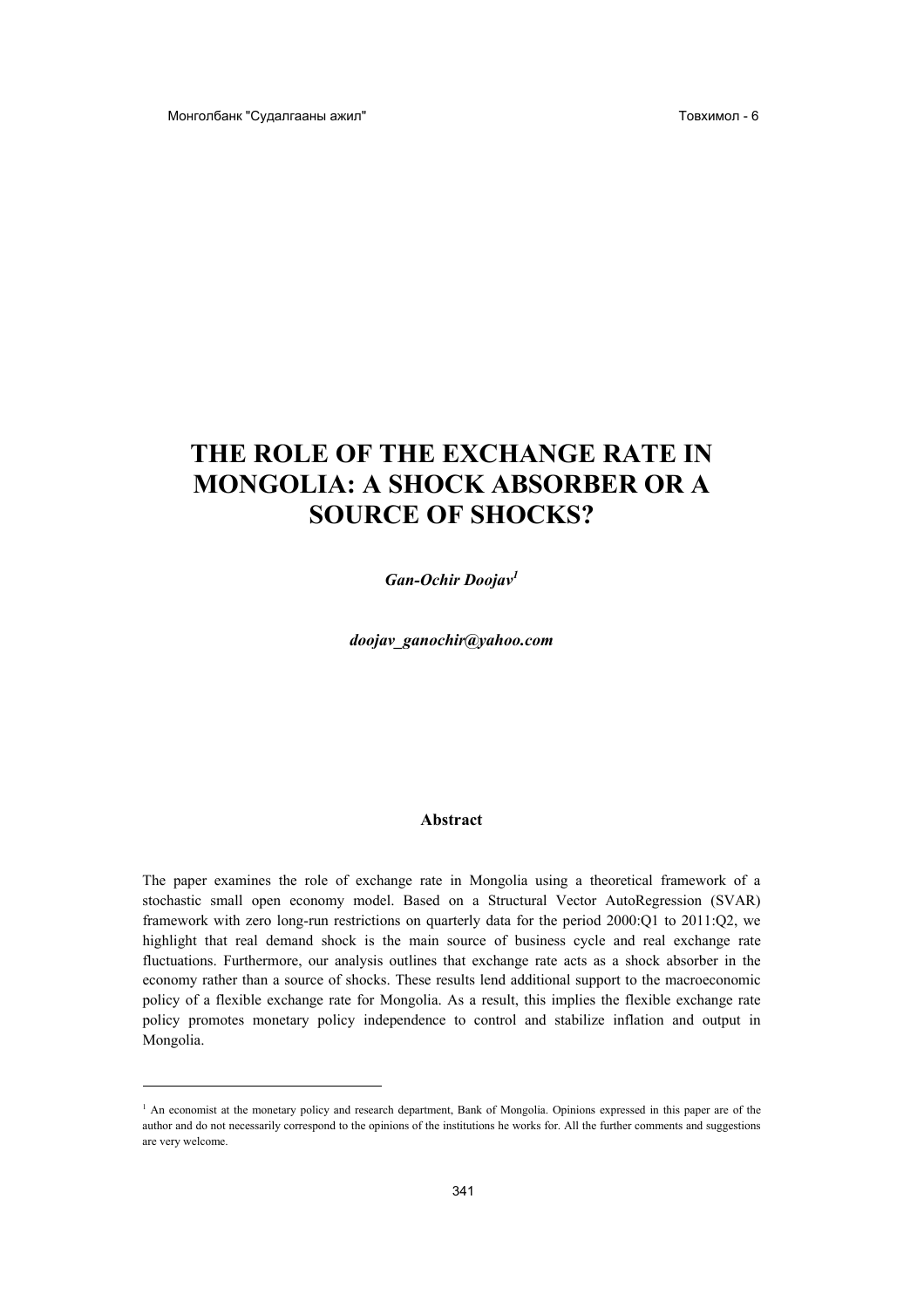## **1. INTRODUCTION**

Small open economies are easily influenced by external and internal shocks. Under such stylized circumstances, appropriate exchange rate policy can play a vital role in managing shocks. Based on standard economic theory such as the conventional open economy AS-AD model shows that under flexible exchange rate, demand shocks have very limited effect on inflation and output in the short run. On the contrary, this analogy is reversed in case of a fixed exchange rate. Since a flexible exchange rate regime promotes an independent monetary policy, it allows (to a large extend) the interest rate and nominal exchange rate to absorb demand shocks. As advocated by Sorensen  $\&$  Whitta-Jacobsen 2010, the need for furt her adjustments in output and inflation due to a shock is reduced as. To this end, countries experiencing significant and frequent demand shocks may desire a relatively flexible exchange rate to stabilize the inflation and output.

In recent years, a number of studies (such as An & Kim, 2010; Artis & Ehrmann, 2000; Bjornland, 2004; Clarida & Gali, 1994; Edwards & Yeyati, 2005; Farrant & Peersman, 2006; Funke, 1997 & 2000; Goo & Siregar, 2009; Kim & Lee, 2008; Korhonen & Mehrotra, 2009; Thomas, 1997) have explored this vital role of exchange rate policy. In case of specific Asian economies, An & Kim (2010), Goo & Siregar (2009), Kim & Lee (2008) have studied the role of exchange rate in case of Japan, Indonesia & Thailand, and South Korea, respectively. These studies highlight that exchange rate acts as shock absorber for Japan, while it is a source of shock in case of South Korea. For Indonesia and Thailand, the exchange rate seems to be source of shocks before the Asian Financial Crisis (AFC) but a shock absorber post AFC. However, to date there has been no study carried-out on Mongolia. As a result, our study is focussed on Mongolia.

In addition to no prior studies, the Mongolian economy has very unique and challenging macroeconomic issues. Being a landlocked, small open economy relying heavily on export of raw commodities exports to drive its economic growth and development, it is more vulnerable to shocks emanating from the global commodities market and demand shocks from its major trading partners (China and Russia). Under these circumstances, adopting an appropriate exchange rate regime to counter such demand shocks would minimize social welfare loss in the economy. While it seems such policy issues are easily dealt with by adopting flexible exchange rate, the case of Mongolia on this issue has been a tumultuous one. As reported by the recent IMF Article IV mission report (IMF, 2011), outlines that despite the move to floating exchange rate regime in 1993 it was *de facto* fixed, based on the conventional method of exchange rate setting. It was not until 2008 that Mongolia moved to its *de jure* floating exchange rate. However, even with this change, the Mongolian exchange has complex setting. Mongolia (through the Bank of Mongolia (BOM)) instituted a two multiple currency practices<sup>2</sup> (MCPs) subject to IMF's jurisdiction. The main argument for this decision has been justified on the role flexible exchange rate as an instrument to stabilize the economy with minimum welfare loss when external (demand) shocks occur.

However, this policy has been criticized for its discontents, particularly based on the claims that exchange rate flexibility will cause the adverse consequences by  $- (1)$  increasing the exchange rate pass-through to inflation rates; (2) promoting dollarization in banks' balance sheet; and (3) increasing the already high external debt through dollarization. In spite of this discontents, the IMF (2011) (based on a cursory analysis) reports that flexible exchange rate

 $\overline{a}$ 

 $2^2$  As reported by IMF the modalities of the multi-price auction system has contributed to the MCP.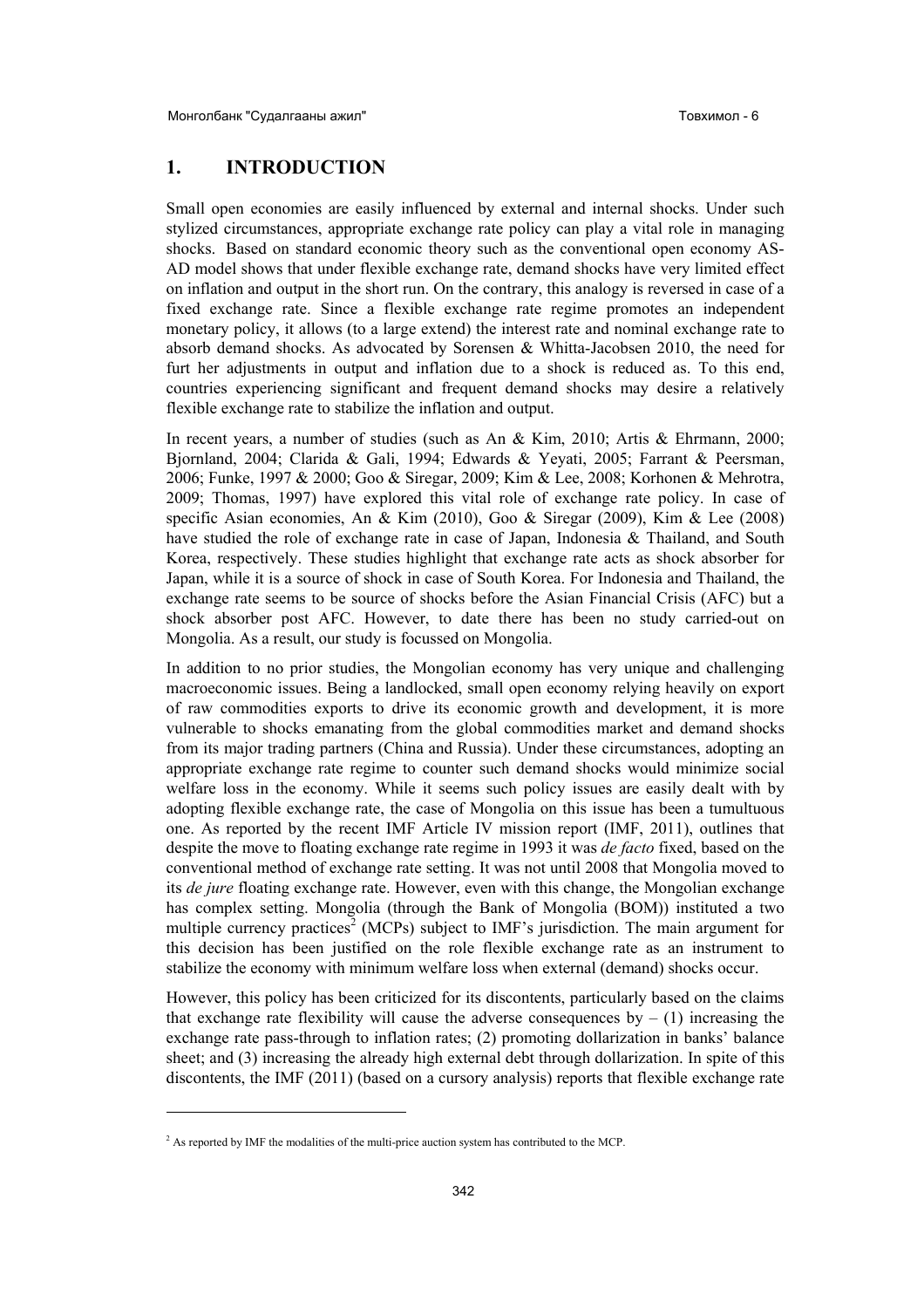arrangement for Mongolia seems to deliver the benefits of a shock absorber. Therefore, we seek to provide a concrete view on the role of exchange rate in Mongolia and whether the action on exchange rate policy taken by BOM is consistent. Consequently, we explore empirically whether exchange rate is really an effective shocks absorber or a source of shocks in the face of different economic shocks experienced by the Mongolian economy. More specifically, our paper examines empirically the role of exchange rate in the business cycle and inflation in Mongolia and try to answer two key questions  $- (1)$  What are sources of real exchange rate and business cycle fluctuations?; and (2) Does the flexible exchange rate helps to absorb the effect of shocks, thereby reducing the short run fluctuations of output and inflation?

In doing so, this paper employs a stochastic open macro economy model, based on the work of Bjornland (2004) on Norway. Using the theoretically consistent Blanchard & Quah (1989) (BQ) decomposition in a Structural Vector Autoregression model (SVAR) framework on quarterly data from 2000:Q1 to 2011:Q2. The use of BQ-SVAR analysis enables us to classify the shocks into nominal, real demand, labor supply and productivity shocks and explore their interactions through impulse response analysis and forecast error variance decompositions (FEVD).

Foreshadowing the results, we find that exchange rates acts as a shock absorber in case of Mongolia. This is highlighted by the impulse response and FEVD. Moreover, novelty of our research is based on  $- (1)$  strong appeal to the theoretical foundations of stochastic open macro-economy; (2) an appropriate quantitative methodology reflective of the structural theoretical foundations; and (3) first study on using Mongolian data and adding to the current policy debate on exchange rate policy in Mongolia.

Given the introduction to the topic and exploration literature in this section, the rest of the paper is organized as follows: Section 2 presents a description of the theoretical model and SVAR methodology, based on Bjornland (2005); Section 3 describes the data set and reports empirical results, including SVAR estimates, impulse responses and FEVD of the each variable. Finally, section 4 concludes the paper with a discussion of` policy implications.

#### **2. AN OPEN MACRO ECONOMY MODEL AND ITS IDENTIFICATION IN THE SVAR**

#### **2. 1 A stochastic open macro economy model**

We draw insights of our theoretical model from the work of Bjornland (2004). As presented by Bjornland (2004) we start with the simple extension of the Keynesian stochastic open macro economy model to the Blanchard and Quah (1989) model. In this model, the structural equations defined in their natural logarithms at levels and first differences of their logarithms (represented by the difference operator,  $\Delta$ ) are as follows:

$$
y_t = m_t - p_t + d_t + \alpha \theta_t + \beta q_t
$$

$$
y_t = n_t + \theta_t
$$

$$
p_t = w_t - \theta_t
$$

- $W_t = w \left[ E_{t-1} n_t = l_{t-1} \right]$
- [5] *l*  $\gamma_t = \gamma(w_t - p_t) + \lambda_t$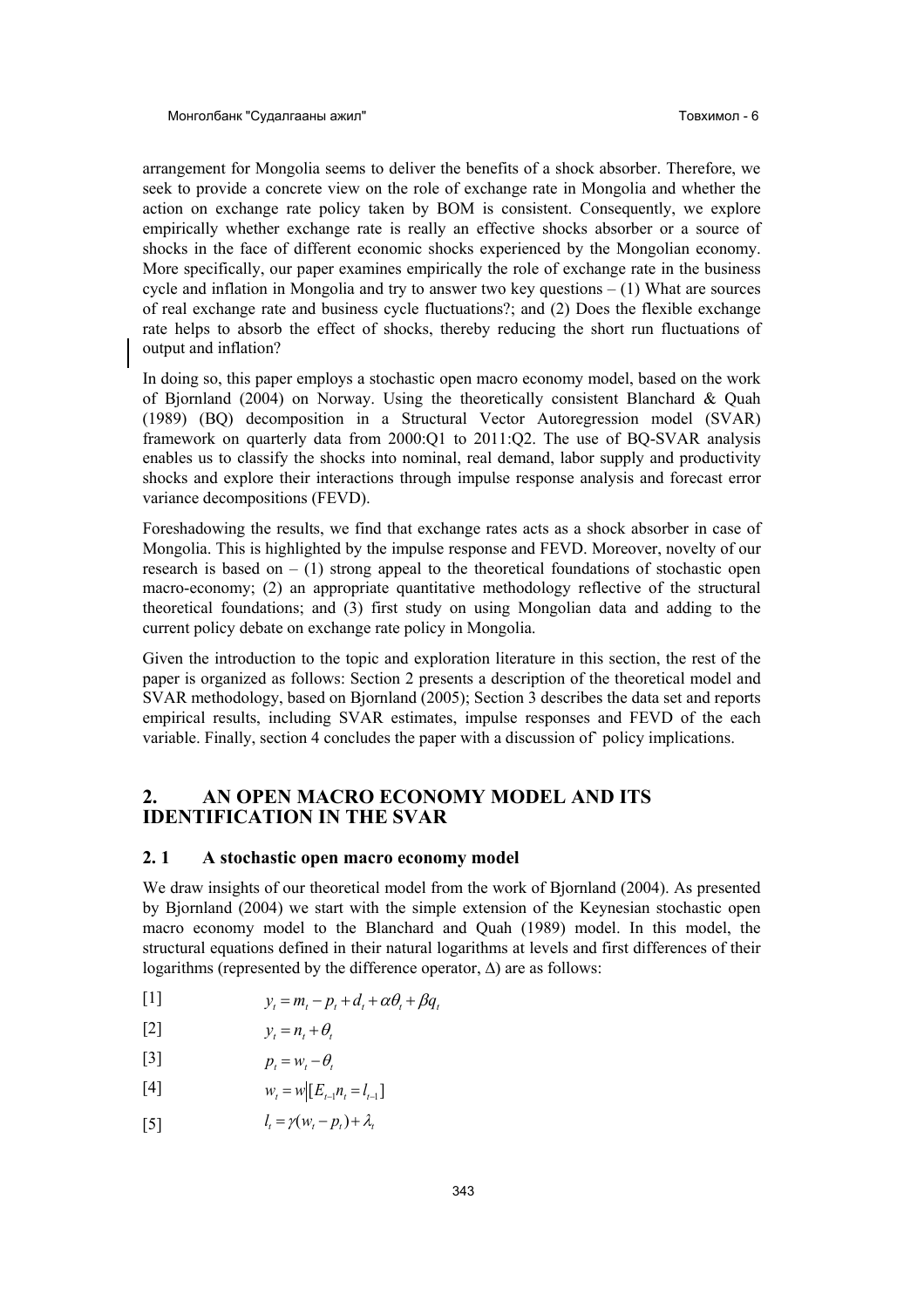Монголбанк "Судалгааны ажил" <sup>Монг</sup>ейда ажил ажил американы от товхимол - 6

 $\overline{a}$ 

 $q_t = \Delta m_t + \pi d_t + \delta \theta_t + \sigma \lambda_t$ 

Equation (1) is a simplified version of an open-economy aggregate demand  $(y_t)$ , which depends on real money balance  $(m_t - p_t)$ , real demand shock in the goods market  $(d_t)$ , productivity ( $\theta$ <sub>t</sub>) and the real exchange rate ( $q_t = e_t + p_t^* - p_t$ ). Both the real exchange rate and productivity are included in the aggregate demand. Justification for this is provided by the fact that higher level of productivity would imply higher aggregate demand ( $\alpha$  > 0) through investment or consumption decisions (permanent income effects). The depreciation (increase) of real exchange rate improves the trade balance and thus increases the aggregate demand through increasing competiveness and switching expenditures ( $\beta > 0$ ).

Equation (2) represents the long-run production function with the assumption of a constant returns to scale (CRS) technology, where real output  $(y_t)$  depends on employment  $(n_t)$  and productivity  $(\theta_t)$ . Equation (3) is a price-setting rule where domestic price is a markup on nominal wages ( $W_t$ ) adjusted for productivity ( $\theta_t$ ). Equation (4) is a wage-setting behavior as described in Blanchard and Quah (1989). In Equation (4) targeted nominal wages  $(w_t)$ are chosen one period in advance to achieve full employment. However, the labor supply is not constant. Equation (5) is a labor supply function as depicted in Balmaseda et al. (2000), labor supply  $(l_i)$  increases with the real wage,  $w_i - p_i$ , with  $\gamma > 0$  and other supply factors  $(\lambda_t)$ .

Equation  $(6)$  is the real exchange rate dynamics<sup>3</sup> that highlights both short-term volatility and long-run deviations from purchasing power parity (PPP). Long-run deviations from PPP are caused by the influence of real shocks with large permanent effects (Bjornland & Hungnes 2002). Consistent with the theory, the real exchange rate  $(q_t)$  is characterized as a function of changes in money supply  $(\Delta m_t)$ , real demand innovations  $(d_t)$  and some fundamentals such as productivity ( $\theta$ <sub>t</sub>) and labor supply factors ( $\lambda$ <sub>t</sub>). Moreover, consistent with the overshooting model of Dornbush (1976) and the Mundell-Fleming model with flexible prices, the monetary changes only explain the short-term volatility and have no impact on real exchange rate in the long run. Furthermore, these models also predict that real demand expansion appreciates the real exchange rate through increasing the interest rate, accompanied by capital inflows and balance of payment surplus ( $\pi$  < 0). While the productivity and labor supply, proxies for the fundamentals in the economy, will determine the real output in the long run. For a small commodity producing country like Mongolia, the discovery of natural resources may have the same effects on the exchange rate as the introduction of new technology (increases in productivity) that appreciates the real exchange rate in the long run  $(\delta < 0)^4$ . A flexible price model suggests that a positive labor supply shock declines the domestic price that depreciates real exchange rates ( $\sigma > 0$ ).

Consistent with Bjornland (2004) model, we introduce four stochastic shocks in our model. These shocks are nominal ( $\varepsilon_t^n$ ), productivity (or labor demand) ( $\varepsilon_t^{pr}$ ), labor supply ( $\varepsilon_t^{ls}$ ) and

<sup>&</sup>lt;sup>3</sup> For a small open economy, the inclusion of the real exchange rate into the model is important for reflecting the real exchange rate channel to analyze the effects of different shocks.

<sup>&</sup>lt;sup>4</sup> The idea is noted in Bjornland (2004) and the relationship between productivity and the real exchange rate in the long run is clearly described in Balassa (1964) and Samuelson (1964).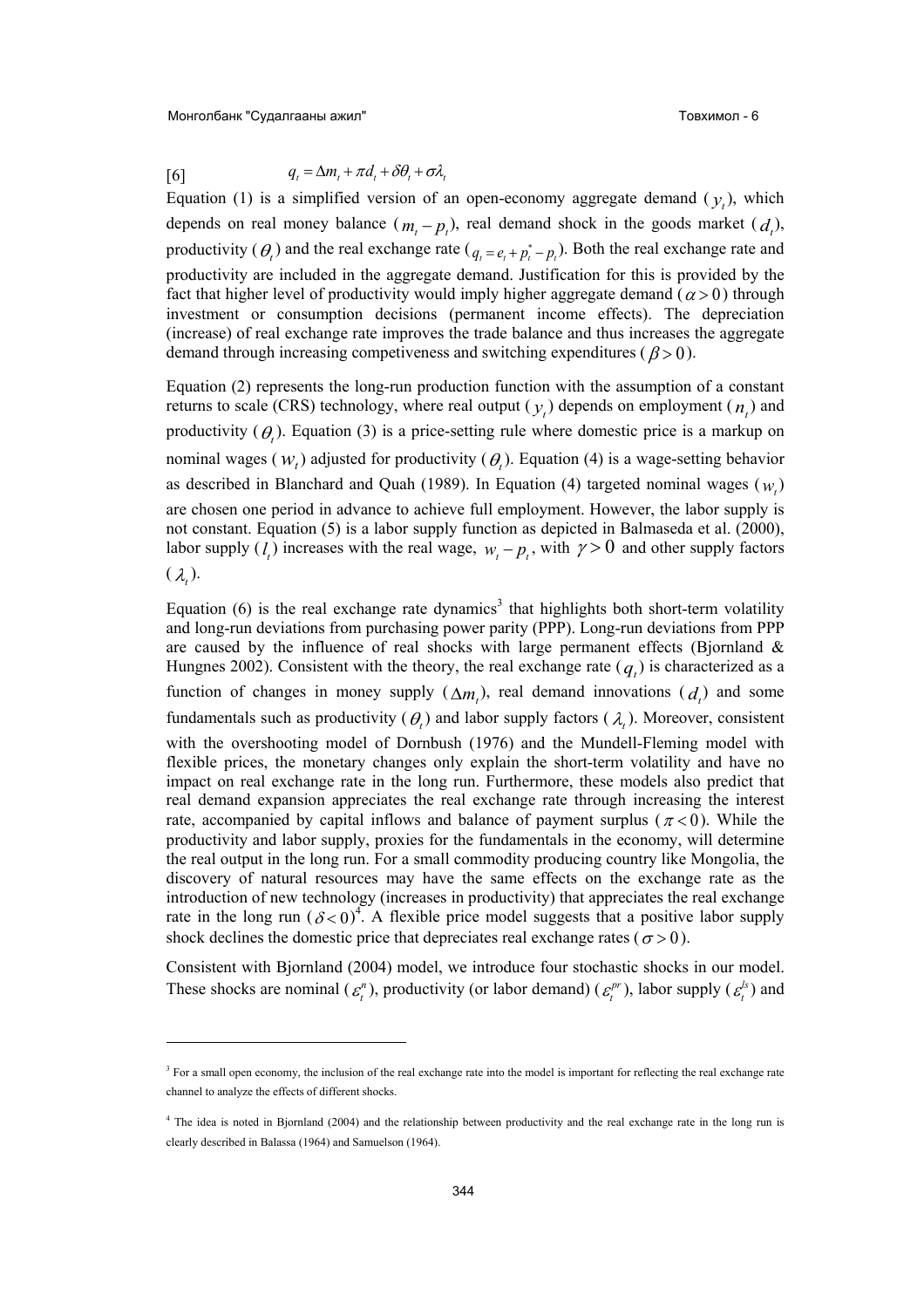real demand  $(\varepsilon_t^{rd})$ . As discussed in Bjornland (2004), a key feature of the model is that supply shocks are separated into productivity and labor supply shocks. The separation of aggregate supply shocks is also useful for Mongolia since these shocks have different effects on the economy. All  $m_t$ ,  $\theta_t$ ,  $\lambda_t$  and  $d_t$  are assumed to be simple random walks, driven by serially uncorrelated orthogonal shocks:

- $m_t = m_{t-1} + \varepsilon_t^n$
- [8]  $\theta_t = \theta_{t-1} + \varepsilon_t^{pr}$

$$
[9] \qquad \qquad \lambda_t = \lambda_{t-1} + \varepsilon_t^{ls}
$$

 $d_t = d_{t-1} + \varepsilon_t^{rd}$ 

In solving the reduced form of the model to arrive at the four main structural equations to estimate using the BQ-SVAR method, we slightly depart from the Bjornland (2004) model and, solve our model for change in prices  $(\Delta p_t)$  rather than solving for unemployment. This is done largely due the data constraints, as we were unable to obtain data on unemployment for Mongolia. However, our model is still consistent with literature (see Bjornland, 2004 note on alternative method of solving the model). Thus solving for  $\Delta(w-p)$ ,  $\Delta y$ ,  $\Delta q$ , and  $\Delta p_t$  in the stochastic form yields:

 $[11]$   $\Delta(w-p)_t = \varepsilon_t^{pr}$ 

$$
[12] \qquad \Delta y_t = (1+\beta)\Delta\varepsilon_t^n - \beta\Delta\varepsilon_{t-1}^n + (1+\beta\pi)\Delta\varepsilon_t^{rd} + (1+\gamma)\varepsilon_t^{pr} + (\alpha-\gamma+\beta\delta)\Delta\varepsilon_t^{pr} + \varepsilon_{t-1}^k + \beta\sigma\Delta\varepsilon_t^{ls}
$$

 $\Delta q_t = \Delta \varepsilon_t^n + \pi \varepsilon_t^{rd} + \delta \varepsilon_t^{pr} + \sigma \varepsilon_t^{ls}$ 

 $[14]$   $\Delta p_t = \varepsilon_{t-1}^n + \beta \Delta \varepsilon_{t-1}^n + (1 + \beta \pi) \varepsilon_{t-1}^{rd} - \varepsilon_t^{pr} + (\alpha - \gamma + \beta \delta) \varepsilon_{t-1}^{pr} - (1 - \beta \sigma) \varepsilon_{t-1}^{ls}$ 

Equation (11) indicates that the real wages,  $rw_t = (w - p)_t$ , could only be affected by productivity shocks  $(\varepsilon_t^{pr})$  in the long run. Equation (12) implies that due to nominal and real rigidities, all four shocks can affect real output  $(y<sub>t</sub>)$  in the short run. However, in the long run, only productivity  $(\varepsilon_t^{pr})$  and labor supply shocks  $(\varepsilon_{t-1}^{ls})$  influence real output, and accumulation of these shocks. Equation (13) suggests that all shocks, except nominal shocks, have long run effect on real exchange rate, and only nominal shocks  $(\Delta \varepsilon^n_i)$ influence real exchange rate  $(q_t)$  in the short run. While equation (14) shows that in the short run, only nominal shocks  $(\Delta \varepsilon_{t-1}^n)$  influence prices  $(p_t)$ . On the other hand, all shocks have long run effect on prices.

No specific policy variables, defining fiscal and monetary policies, are included. However, nominal shocks' effect on the key macroeconomic variables is identified in our model. As indicated earlier, our modeling approach is consistent with Clarida and Gali (1994), and is appropriate for Mongolia since it is difficult to choose a stable and effective monetary policy instrument. For instance, short-term interest rate has been used as monetary policy instrument since 2007, and before that, the Bank of Mongolia was implementing reserve money targeting. In addition, though there was not explicit exchange rate target, the exchange rate was pegged up to 2008. Nevertheless, the nominal shock included in the model would captures the effects of the surge in fiscal expenditure and money supply in recent years, the major forces contributing to the economic overheating that has recently created inflationary and real exchange rate appreciation pressures.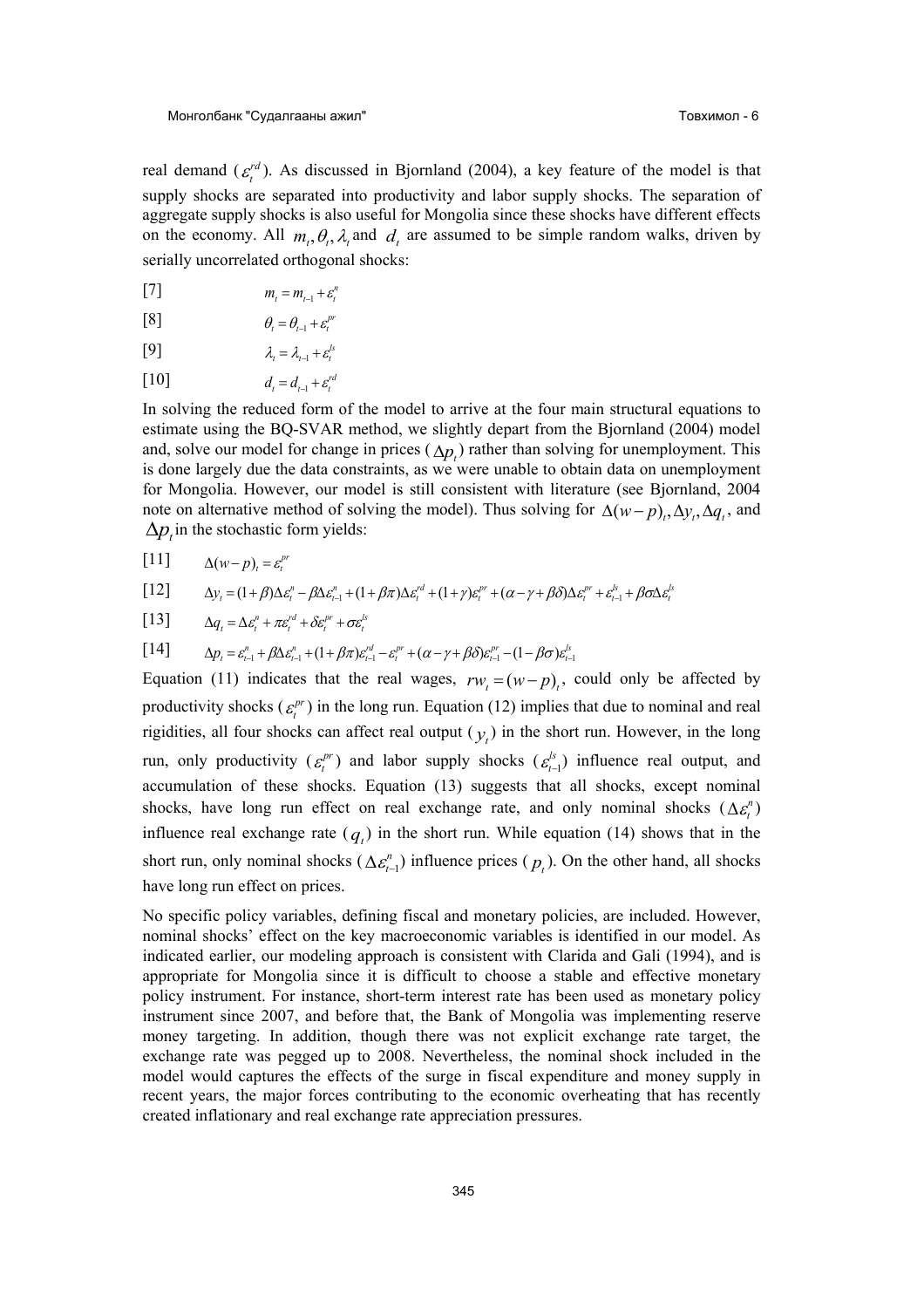#### **2.2 Identifying the SVAR**

Since the influential paper of Sims (1980), SVAR models have been immensely used due to the ability to simulate dynamic response of macroeconomic variables to particular structural shocks (Leu 2011). Generally, a set of restrictions, widely consistent with economic theory, is applied to identify the SVAR model. In this paper, the main results in (11)-(14) equations are used as restrictions to identify the shocks and estimate the SVAR version of the theoretical model. The VAR approach allows more dynamic relationship between the variables by including lagged variables in the system, and an intercept in the VAR equations permits that equations (7)-(10) could have constant like random walks with drift. The VAR system also provides some more flexibility in the theoretical model. For instance, all four shocks potentially determine the real wage ( $wr$ <sub>t</sub>) in the short run.

In addition, estimating the stochastic open macro model using SVAR with four variables (  $\Delta wr_t, \Delta y_t, \Delta q_t$  and  $\Delta p_t$ ), the four structural shocks  $(\varepsilon_t^{pr}, \varepsilon_t^{ls}, \varepsilon_t^{rd}$  and  $\varepsilon_t^n)$  can be empirically identified. In the model, all four variables are assumed as non-stationary, I(1), and stationarity, I(0), in their first difference. Thus SVAR model with  $\Delta x = [\Delta wr_r, \Delta y_t, \Delta q_t, \Delta p_t]$ is used in the further analysis. It is assumed that  $x_t$  is a covariance stationary vector process, and a restricted form (SVAR form) of the moving average for  $x_t$ , containing the vector of original shocks is:

$$
[15] \t x_t = D(L)\varepsilon_t
$$

where L is the lag operator and  $\varepsilon_t = [\varepsilon_t^{pr}, \varepsilon_t^{ls}, \varepsilon_t^{rd}, \varepsilon_t^{r}]'$  is the (4 x 1) vector of structural disturbances such as productivity, labor supply, real demand and nominal shocks, respectively. The structural shocks are serially uncorrelated and have a variance-covariance matrix normalized to the identity matrix.

The vector of structural shocks  $(\varepsilon_t)$  is not observed directly. However,  $\varepsilon_t$  can be recovered from the estimation of reduced-form (VAR form) moving average representation:

$$
[16] \t x_t = C(L)u_t
$$

where the first matrix in the polynomial  $A(L)$  is the identity matrix and  $u_t$  is a vector of reduced form serially uncorrelated residuals with estimated covariance matrix  $\Omega$ . Assume that there exist a non-singular matrix,  $D_0$ , and the reduced form innovations  $(u_t)$  can be written as linear combinations of the structural shocks  $(\varepsilon_t)$ :

$$
[17] \t u_t = D_0 \varepsilon_t
$$

where  $D_{0,ij}$  element of  $D_0$  matrix measures the contribution of j-th structural disturbances to the contemporaneous the reduced form residuals of i-th variables in vector  $x_t$ . It is necessary to identify the  $(4 \times 4)$  matrix,  $D_0$ , to be able to recover the vector of structural shocks  $(\varepsilon_t)$  from the estimated residual vector  $(u_t)$ . From [16] and [17], we know that  $C(L)D_0 = D(L)$ . Thus, if  $D_0$  is identified, the moving average representation in [15] can be derived.

Since  $var(\varepsilon_t)$  is normalized as identity matrix, covariance matrix of residuals can be defined as  $\Omega = D_0 D'_0$ . For a four variable system, the symmetric matrix  $(Q = D_0 D'_0)$  imposes ten of the sixteen restrictions on the elements in  $D_0$ . Therefore, for just identified the structural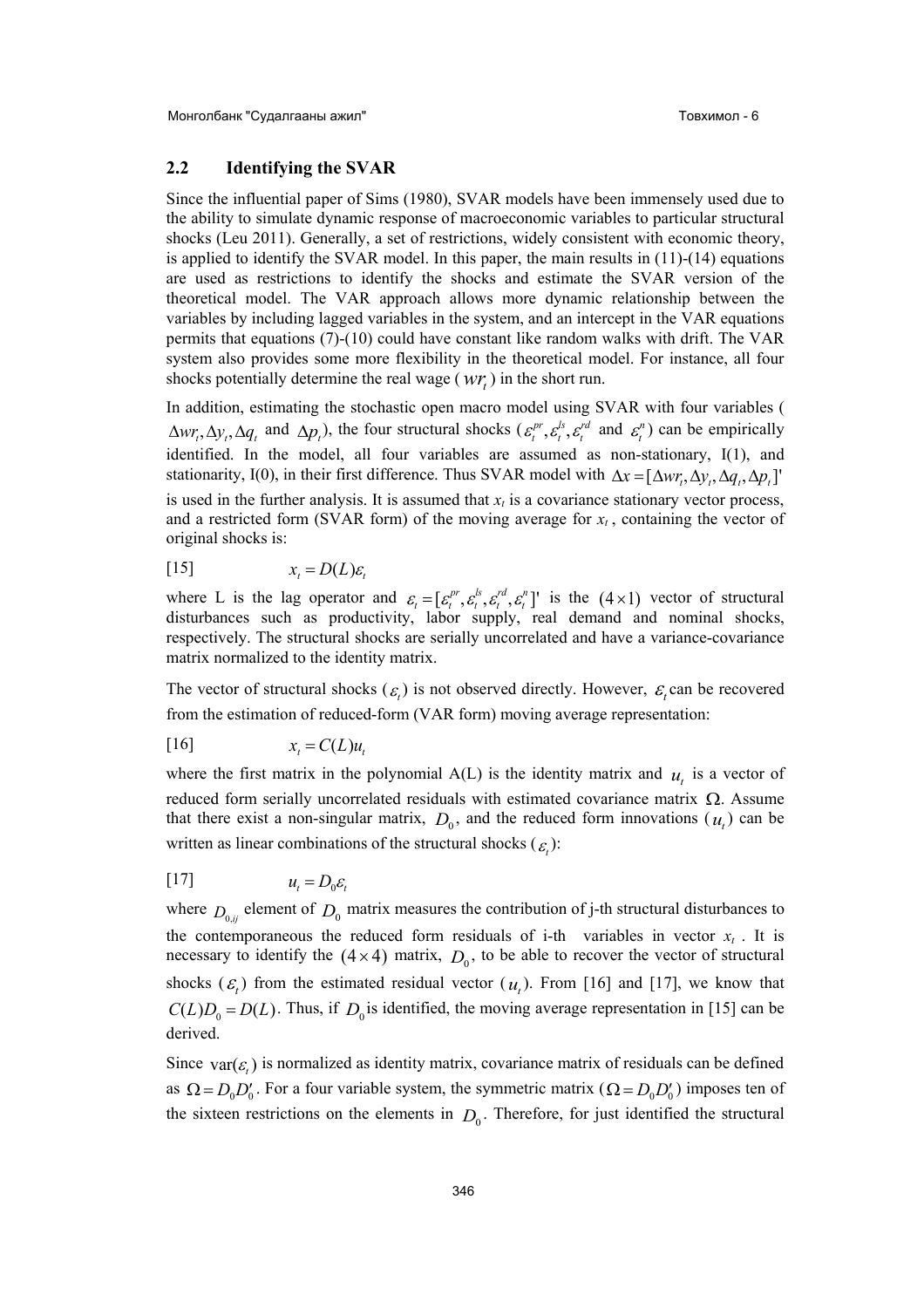model, six additional identifying restrictions are needed to identify  $D_0$ . These identifying restrictions will be determined from restrictions on the long run multipliers of the *D*(*L*) matrix. Blanchard and Quah (1989), Clarida and Gali (1994) suggest that these long run restrictions can be imposed based on economic theory that allows the long run behavior of variables in response to shocks. Furthermore, the long run restrictions help to properly identify the shocks (Thomas 1997).

The long run representation of [15] can be written as:

$$
\begin{bmatrix} 18 \end{bmatrix} \qquad \begin{bmatrix} \Delta wr_t \\ \Delta y_t \\ \Delta q_t \\ \Delta p_t \end{bmatrix} = \begin{bmatrix} D_{11}(1) & D_{12}(1) & D_{13}(1) & D_{14}(1) \\ D_{21}(1) & D_{22}(1) & D_{23}(1) & D_{24}(1) \\ D_{31}(1) & D_{32}(1) & D_{33}(1) & D_{34}(1) \\ D_{41}(1) & D_{42}(1) & D_{43}(1) & D_{44}(1) \end{bmatrix} \begin{bmatrix} \varepsilon_t^{pr} \\ \varepsilon_t^{r} \\ \varepsilon_t^{r} \\ \varepsilon_t^{r} \\ \varepsilon_t^{r} \end{bmatrix}
$$

where  $D(1) = \sum_{i=0}^{\infty} D_i$  $\sum_{i=0}^{\infty} D_i$  shows the long run matrix of  $D(L)$ <sup>5</sup>. The theoretical model, described on [11]-[14] equations, suggests that only productivity shocks influence the real wage in the long run, so:  $D_{12}(1) = D_{13}(1) = D_{14}(1) = 0$ . Only productivity and labor supply shocks affect real output in the long run (a vertical long-run Phillips curve assumption), so:  $D_{23}(1) = D_{24}(1) = 0$ . All shocks except nominal shocks have long run effect on the real exchange rate, hence:  $D_{34}(1) = 0$ . The price is influenced by all shocks in the long run, so no restrictions are imposed on prices. In practice, these long run restrictions are easily used to identify  $D_0$  and recover structural shocks  $(\mathcal{E}_t)$ . For instance, after imposing these six long run restrictions, the matrix  $D(1)$  is lower triangular, and  $D(1)$  will be used to recover  $D_0$ . From  $\Omega = D_0 D'_0$  and  $C(L)D_0 = D(L)$ , the following expression can be easily determined:

### $D(1)D(1)' = C(1)\Omega C(1)'$

Equation [19] implies that given the estimate of  $C(1)$  and  $\Omega$ ,  $D(1)$  will be the unique lower triangular Choleski factor of  $C(1)\Omega C(1)$ . Thus, the computation steps are can be summarized as: the estimate of the reduced form (VAR) model and calculate of  $C(1)$  and  $\Omega$ , then compute the unique lower triangular Choleski matrix *D*(1) using [19], and finally compute  $D_0 = C(1)^{-1}D(1)$ . Once  $D_0$  is calculated, then we can recover time series of structural shocks  $\mathcal{E}_t = [\mathcal{E}_t^{pr}, \mathcal{E}_t^{ls}, \mathcal{E}_t^{rd}, \mathcal{E}_t^{n}]'$  and structural system dynamics in [15] (Calrida and Gali 1994).

**.** 

<sup>&</sup>lt;sup>5</sup> The elements of the matrix implies that the long run effect of  $\mathcal{E}_t$  on  $\mathcal{X}_t$ .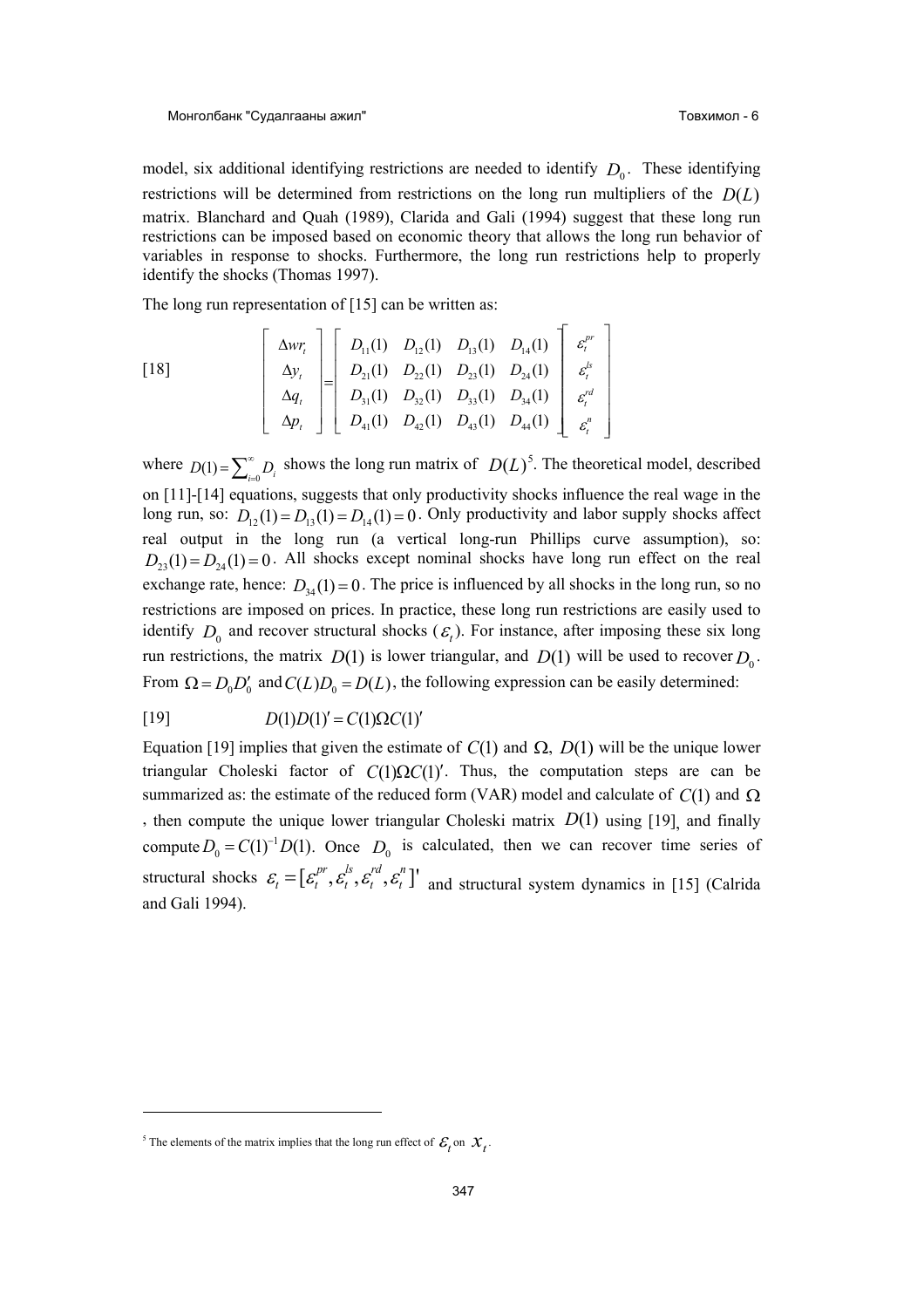#### **3. EMPIRICAL RESULTS**

#### **3.1 Data description, model selection tests and SVAR estimation**

The sample includes of 46 quarterly observations from first quarter of 2000 up to second quarter of 2011. R version 2.12.1 software is used in the further analysis of this paper. Table 1 presents the variables, used in the estimations and its sources. All variables have significant seasonality, which is confirmed by F-tests for seasonality and non-parametric test (Kruskal-Wallis Statistics). Thus seasonally adjusted data of the variables are used in further analysis.

| Variable | <b>Definition</b>                                                    | <b>Source</b>              |
|----------|----------------------------------------------------------------------|----------------------------|
|          | Natural logarithm of the Mongolian quarterly real GDP index, 100     | Statistical<br>National    |
|          | base, where $GDP_{04,2005} = 100$ , deseasonalized, using Census X12 | Committee of Mongolia      |
|          | method.                                                              |                            |
|          | Natural logarithm of the deseasonalized CPI index, 100 base, where   | National<br>Statistical    |
| p        | $CPI_{O42005}$ = 100, deseasonalized, using Census X12 method.       | Committee of Mongolia      |
|          | Natural logarithm of the nominal wage index, 100 base, where         | National<br>Statistical    |
| w        | $nw_{04,2005} = 100$ , deseasonalized, using Census X12 method.      | Committee of Mongolia      |
|          | Natural logarithm of the real wage, defined as the difference        | Calculated<br>the<br>using |
| rw       | between nominal wages ( $w$ ) and prices ( $p$ ), $rw = w - p$ .     | formula                    |
|          | Natural logarithm of real effective exchange rate index, 100 base,   | Bank of Mongolia           |
| $q_{6}$  | where, $q_{04,2005} = 100$ deseasonalized, using Census X12 method.  |                            |
|          |                                                                      |                            |

**Table 1. Variable definitions and sources** 

In order to specify properly the VAR model, a univariate unit roots, stationarity, and cointegration tests are usually made. Augmented Dickey-Fuller (ADF) test is used for testing unit roots and stationarity of these variables. Table 2 gives ADF statistics for log of output  $(y)$ , log of prices  $(p)$ , log of real wage  $(rw)$ , log of real effective exchange rate ( *q* ).

#### **Table 2. ADF unit-root tests, 2001Q1-2011Q2**

 $\overline{a}$ 

| <b>Variables</b> | <b>ADF</b> (Optimal lags) | <b>ADF-stat</b> |
|------------------|---------------------------|-----------------|
|                  | ADF(0)                    | $-4.11$ [c,t]   |
| $\Delta y$       | ADF(0)                    | $-7.02*$        |
| n                | ADF(1)                    | $-2.64[c, t]$   |
| $\Delta p$       | ADF(0)                    | $-4.73*$        |
| rw               | ADF(0)                    | $-2.97[c, t]$   |
| $\Delta rw$      | ADF(0)                    | $-6.67*$        |
| q                | ADF(4)                    | $-2.23[c,t]$    |
| $\Delta q$       | ADF(3)                    | $-4.85*$        |

 $^6$  Increase (decreases) in  $q$  implies appreciation (depreciation) of real effective exchange rate.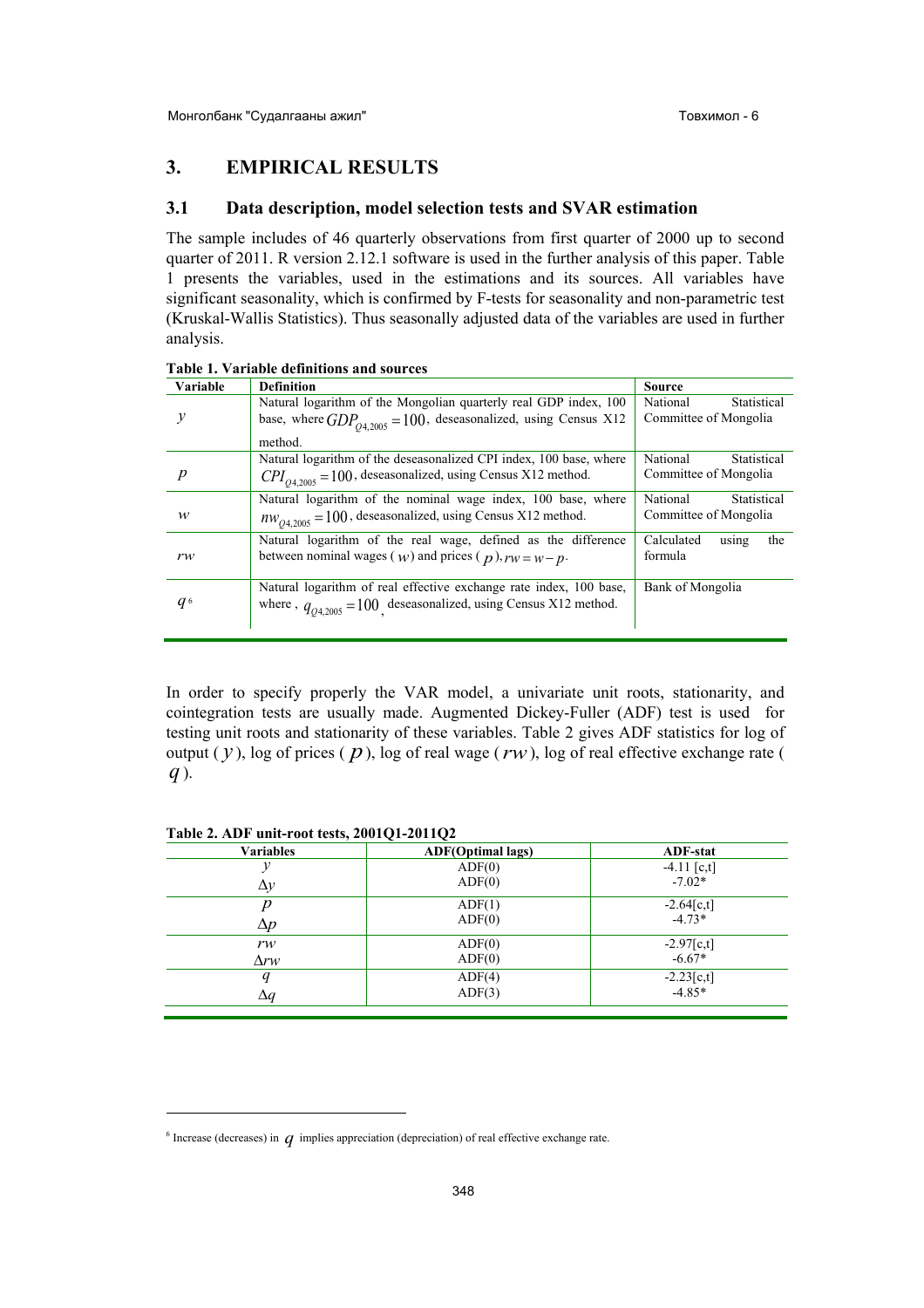Notes: c or t in square brackets represent the inclusion of a constant or a time trend in the regression underlying the test and \* denotes rejection of null hypothesis at the 1 per cent significance level. The optimal lag length of ADF test regression was chosen by SBC up to a maximum of 9. The ADF tests are carried out up to nine lags with and without a constant as well as trend, and the reported values are chosen based on Schwarz Bayesian Criteria (SBC). The ADF test results show that as predicted in the theoretical model, the null hypothesis of I(1) is not rejected at one per cent significance level for all four variables. Thus the null hypothesis of  $I(0)$  or  $I(2)$  was also tested. The results shows that the null hypothesis of I(2) is rejected for all cases. Whereas, stationarity, I(0), is achieved by taking first differences of all the series at the one per cent significance level.

VAR lag exclusion Wald test (LEWT), the sequential modified LR test statistics, Akaike (AIC), Schwarz Bayesian (SBC) and Hannan-Quinn (HQ) information criterions, at the 5 per cent significance level, are used to determine the appropriate number of lags in the VAR model. The LEWT suggest two lags, LR test and AIC show four lags, and other criterions indicate zero lags. Thus diagnostic tests are used to choose the adequate reduced form model<sup>7</sup>. The diagnostic tests show that  $VAR(2)$  model could be better than the  $VAR(4)$ model. The result of diagnostic tests on the reduced form VAR(2) are reported in Table 3. These residual diagnostic tests cannot reject the null hypothesis of no serial correlation and no heteroskedasticity, the absence of ARCH effects at 5 per cent (4 per cent for  $\Delta y_t$ ) and rejection of non-normality for all variables except for the real wage equation. These results together generally support for the statistical adequacy of VAR (2) model. Thus the VAR(2) model will be used for the cointegration analysis.

|                                   |              |                | <b>Equations</b> |                 |
|-----------------------------------|--------------|----------------|------------------|-----------------|
| <b>Diagnostic</b><br><b>tests</b> | $\Delta y_t$ | $\Delta p_{t}$ | $\Delta q_t$     | $\Delta wr_{t}$ |
| Q test: $Q(11)$                   | 10.72        | 10.44          | 7.65             | 5.35            |
|                                   | (0.47)       | (0.49)         | (0.74)           | (0.91)          |
| AR 1-2: $\chi^2(2)$               | 6.60         | 0.90           | 2.69             | 4.66            |
|                                   | (0.04)       | (0.64)         | (0.26)           | (0.10)          |
| ARCH: $\chi^2(4)$                 | 4.77         | 0.88           | 4.01             | 0.57            |
|                                   | (0.31)       | (0.93)         | (0.40)           | (0.97)          |
| Normality: $\chi^2(2)$            | 0.47         | 2.61           | 2.10             | 15.2            |
|                                   | (0.79)       | (0.27)         | (0.35)           | (0.00)          |

**Table 3. Reduced form diagnostics** 

-

Notes: P-values are in parentheses. The diagnostic tests are: (1) The Ljung-Box Q test against high-order serial correlation; (2) A general LM test with the null of no serial correlation of order 2; (3) an LM test for  $4<sup>th</sup>$  order no ARCH effects in the residuals, proposed by Engle (1982); (4) The Jarque-Berra normality test with the null of no normality in the residual. Finally, cointegration between the variables in the VAR(2) model is tested using Johansen and Juselius (1990) maximum likelihood procedure. The test results are presented in Table 4.

 $^7$  The estimation of SVAR model is followed by performing of diagnostic tests to check the statistical adequacy of the reduced form (Leu 2011, p.161).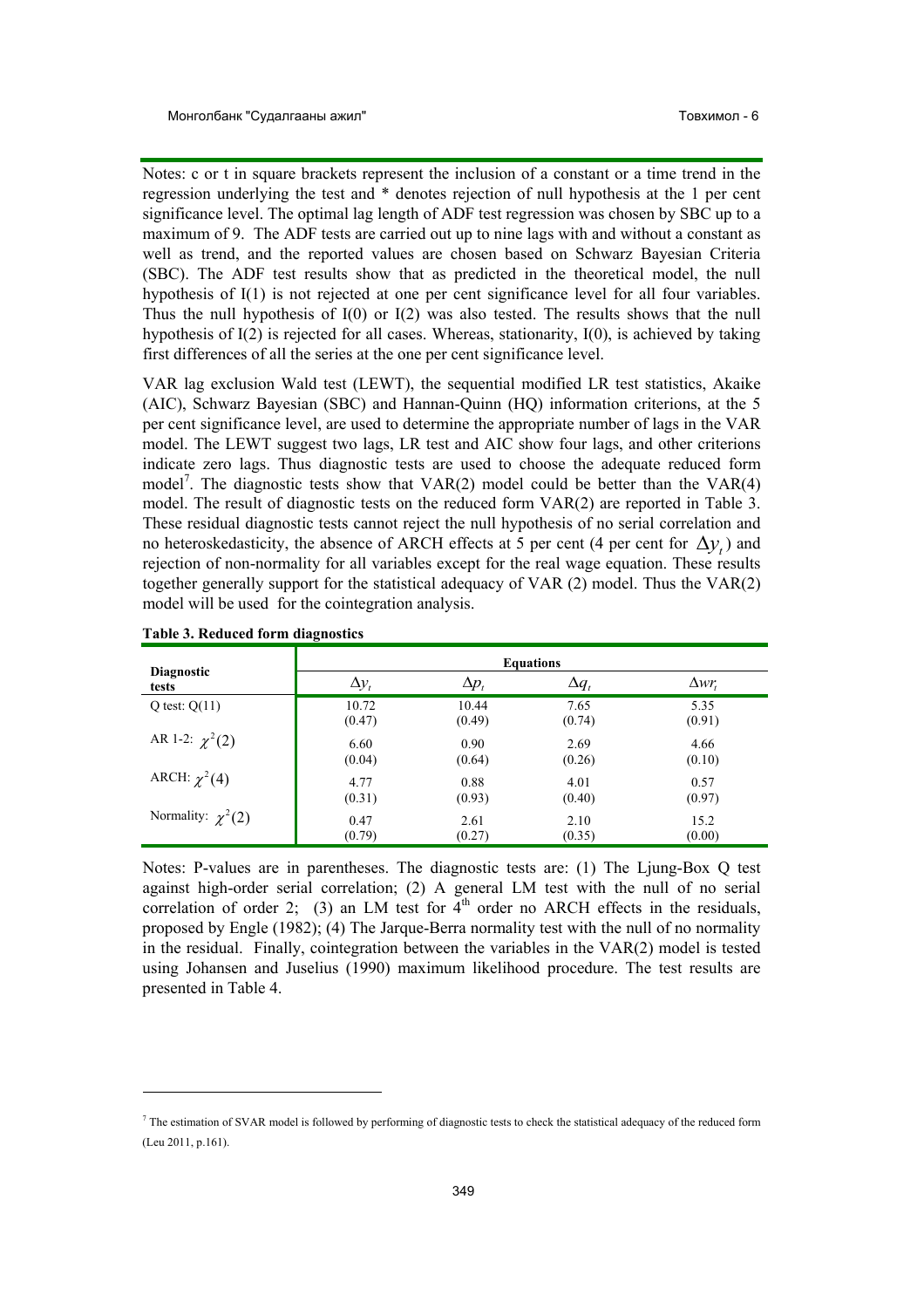|                               | Cointegration EQ includes constant |               |                 |               |  |  |  |
|-------------------------------|------------------------------------|---------------|-----------------|---------------|--|--|--|
| of<br>number<br>$H_0^{\cdot}$ | Trace test                         |               | Eigenvalue test |               |  |  |  |
| $CE(s)^8$                     | Statistic<br>Critical              |               | Statistic       | Critical      |  |  |  |
|                               |                                    | Value $(5\%)$ |                 | Value $(5\%)$ |  |  |  |
| None                          | 42.03                              | 47.86         | 21.38           | 27.58         |  |  |  |
| At most 1                     | 20.65                              | 29.80         | 14.57           | 21.13         |  |  |  |
| At most 2                     | 6.077                              | 15.49         | 5.977           | 14.26         |  |  |  |
| At most 3                     | 0.101                              | 3.841         | 0.101           | 3.841         |  |  |  |

**Table 4. Johansen cointegration test result** 

Note: CE: cointegration equation, \* denotes rejection of the null hypotheses at the 5% significance level.

Both Trace and Eigen-value tests indicates no cointegration between these variables in the reduced-form model at the 5 per cent significance level. Furthermore, the cointegration test, which is a type of multivariate unit root test, also confirms that these variables are  $I(1)$  since number of cointegration is less than the number of variables in the system (Gomes & Paz, 2005). Above test results allow us to adopt a SVAR model in first difference as we reject any cointegrating relationship between the variables without differencing. The estimated parameters in [17]-[18] matrices, implying structural shocks' contemporaneous  $(D_0)$  and long run  $(D(1))$  impacts on the variables, are shown in Table 5.

**Table 5. SVAR estimation, 2000Q4-2011Q2** 

|      | 0.071<br>(0.00)            |                                            | $\mathbf{0}$            | $\theta$         |           | 0.067          | $-0.001$                                      | $-0.006$          | $-0.013$          |  |
|------|----------------------------|--------------------------------------------|-------------------------|------------------|-----------|----------------|-----------------------------------------------|-------------------|-------------------|--|
|      | 0.012                      | 0.024                                      | $\overline{\mathbf{0}}$ | $\boldsymbol{0}$ | $D_0 = 1$ | 0.011<br>0.013 | $\begin{array}{c} 0.039 \\ 0.008 \end{array}$ | $-0.011$<br>0.041 | 0.002<br>$-0.001$ |  |
| D(1) | (0.00)                     | $(0.00)$ $(0.00)$<br>0.034 0.004<br>(0.38) | 0.032<br>(0.00)         |                  |           | 0.004          | $-0.005$                                      | 0.017             | 0.018             |  |
|      | 0.026<br>$(0.00)$ $(0.19)$ | $-0.006$ 0.016                             | (0.00)                  | 0.025<br>(0.00)  |           |                |                                               |                   |                   |  |

Note: P-values of Z statistics are in the parentheses.

 $\overline{a}$ 

The estimated long run impact coefficients of shocks are correctly signed with the theoretical model and all coefficients except  $D_{32}(1)$  and  $D_{42}(1)$  are statistically significant at the 1 per cent. The result of  $D_{32}(1) = 0$  and  $D_{42}(1) = 0$  implies that labor supply factor have no long run significant impact on real exchange rate and price in Mongolia. It is reasonable because overall wage setting is followed by public sectors' wage rate rather than changes in unemployment rate or other labor market factors (Gan-Ochir et al. 2008). The productivity shock of a standard deviation would increase the real wage, the output, the real exchange rate and domestic prices in the long run by 7.1, 1.2, 3.4 and 2.6 per cent, respectively. A labor supply shock only influences output and it's a standard deviation shock could raise GDP by 2.4 per cent in the long run. Whereas, the real demand shock of a standard deviation would appreciate the real exchange rate by 3.2 per cent and raise CPI by 1.6 per cent in the long run. Finally, a standard deviation nominal shock increases CPI by 2.5 per cent in the long run.

<sup>&</sup>lt;sup>8</sup> The trace and Eigen-value test have  $H_0$ :  $r = a$  versus  $H_0$ :  $r \ge a+1$  where r be the number of cointegration equations and a is set from zero to three sequentially.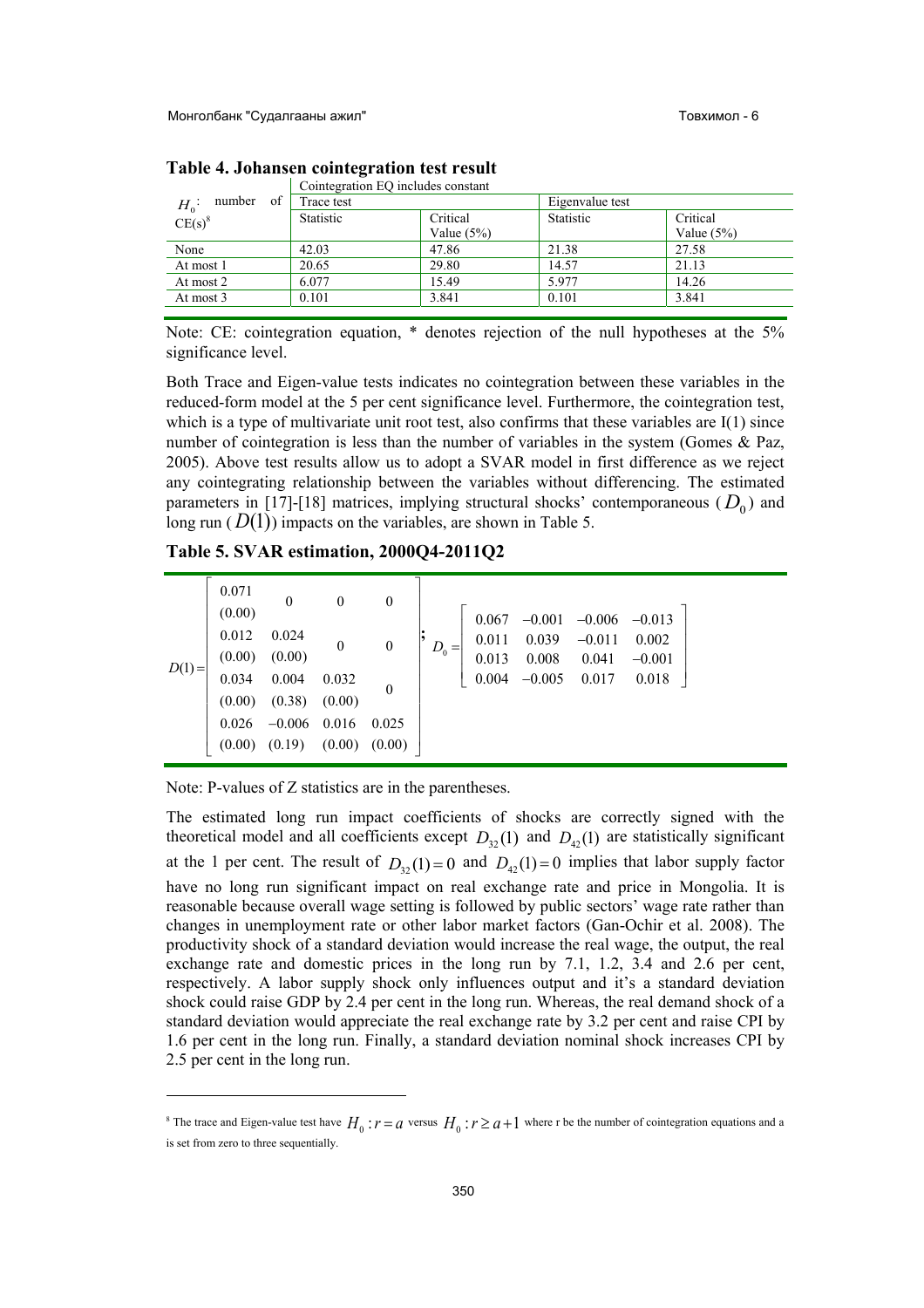#### **3.2 Impulse response functions and variance decomposition analysis**

The dynamic effects of four shocks (nominal, real demand, productivity and labor supply) on GDP, CPI, the real exchange rate and the real wages are shown in Figures 1-4. The figures present the cumulative response in (the level of) endogenous variables (in the percent scale) to a structural shock of one standard deviation, with 90 per cent confidence interval, reflecting uncertainty of the estimated coefficients<sup>9</sup>.

The responses to the shocks are consistent with the theoretical model described in Section 3.1 and show mean-reversion which reflects the stationary property of the structural model (Leu, 2011). A nominal shock has positive effect on the level of GDP in the short run (within three quarters). The response of GDP thereafter falls rapidly and as the long run restriction, no response in the long run (after 6 quarters). The effect on CPI is relatively strong compared to GDP, and CPI increases rapidly in the first year. As predicted in the model, a nominal shock has permanent (long run) effect on prices that observed after 2 years. Consistent with Dornbusch's overshooting model, a nominal shock depreciates (decreases in  $q$ ) the real exchange rate before it overshoots (appreciates) back to the long run equilibrium.

**.** 

<sup>&</sup>lt;sup>9</sup> The confidence interval is based on the bootstrapped errors bands and the 1000 runs are used in the bootstrap process.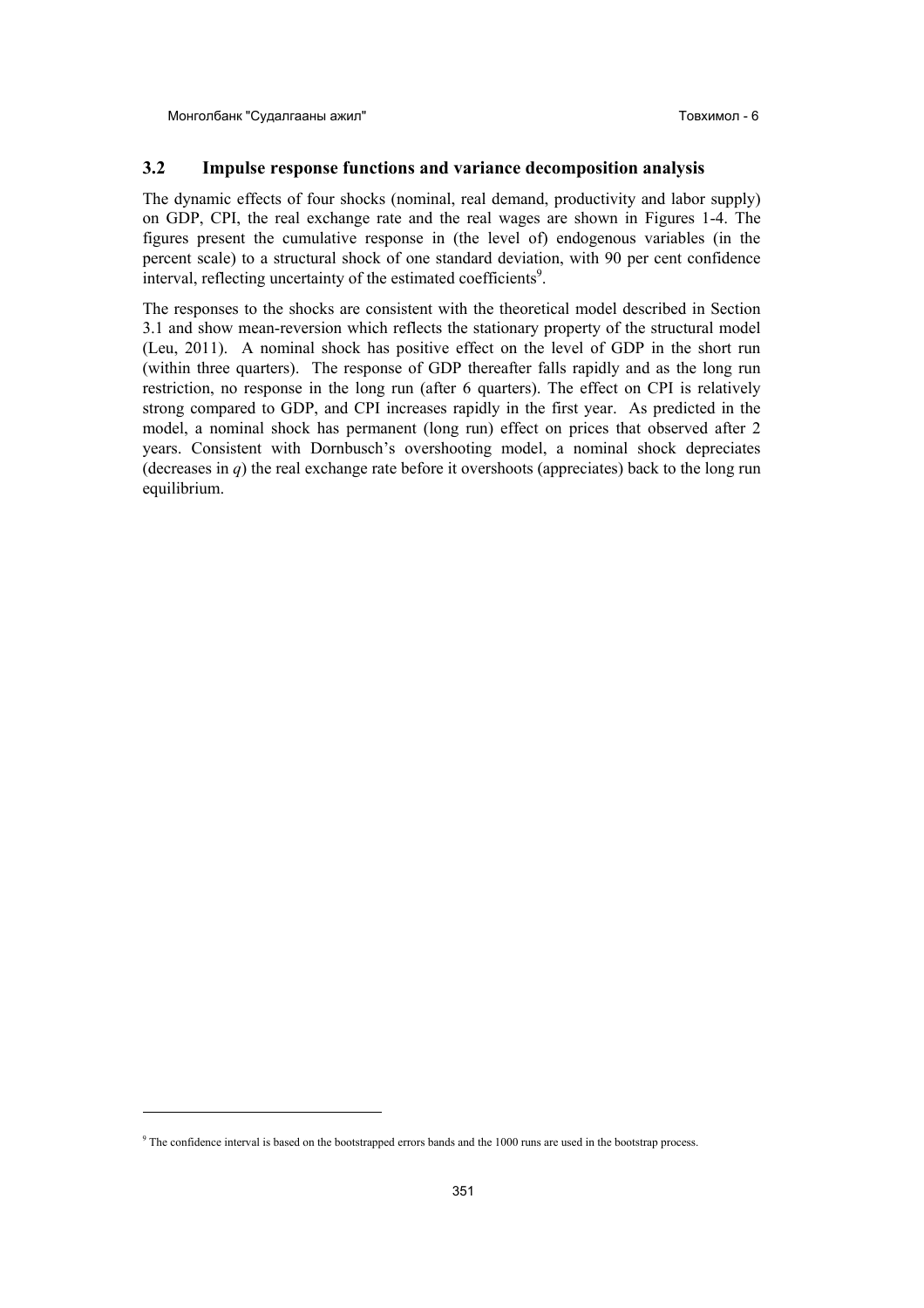



Figure 2. Impulse responses: real demand shocks



C) Real exchange rate





D) Real wage

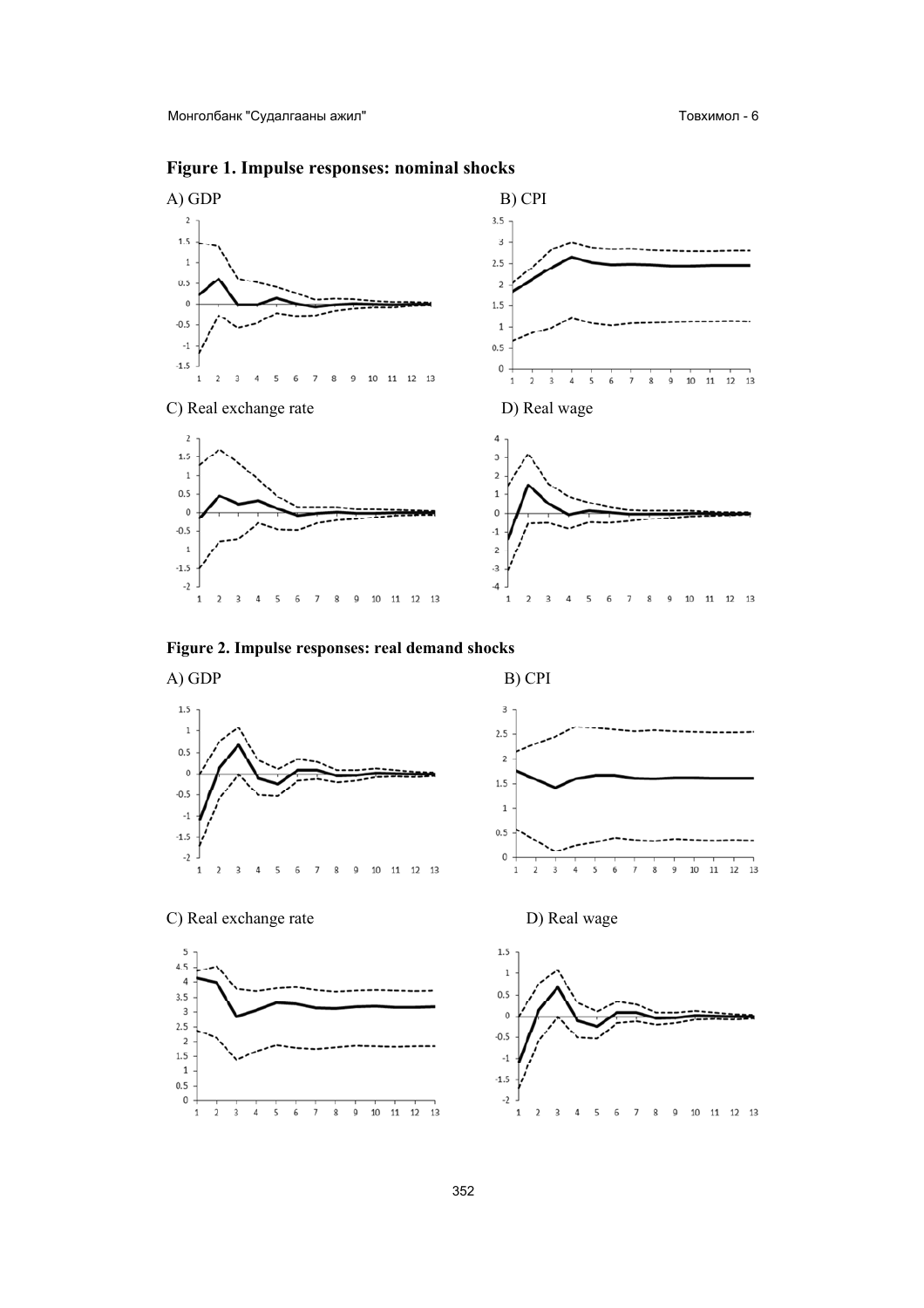Монголбанк "Судалгааны ажил"

Товхимол - 6



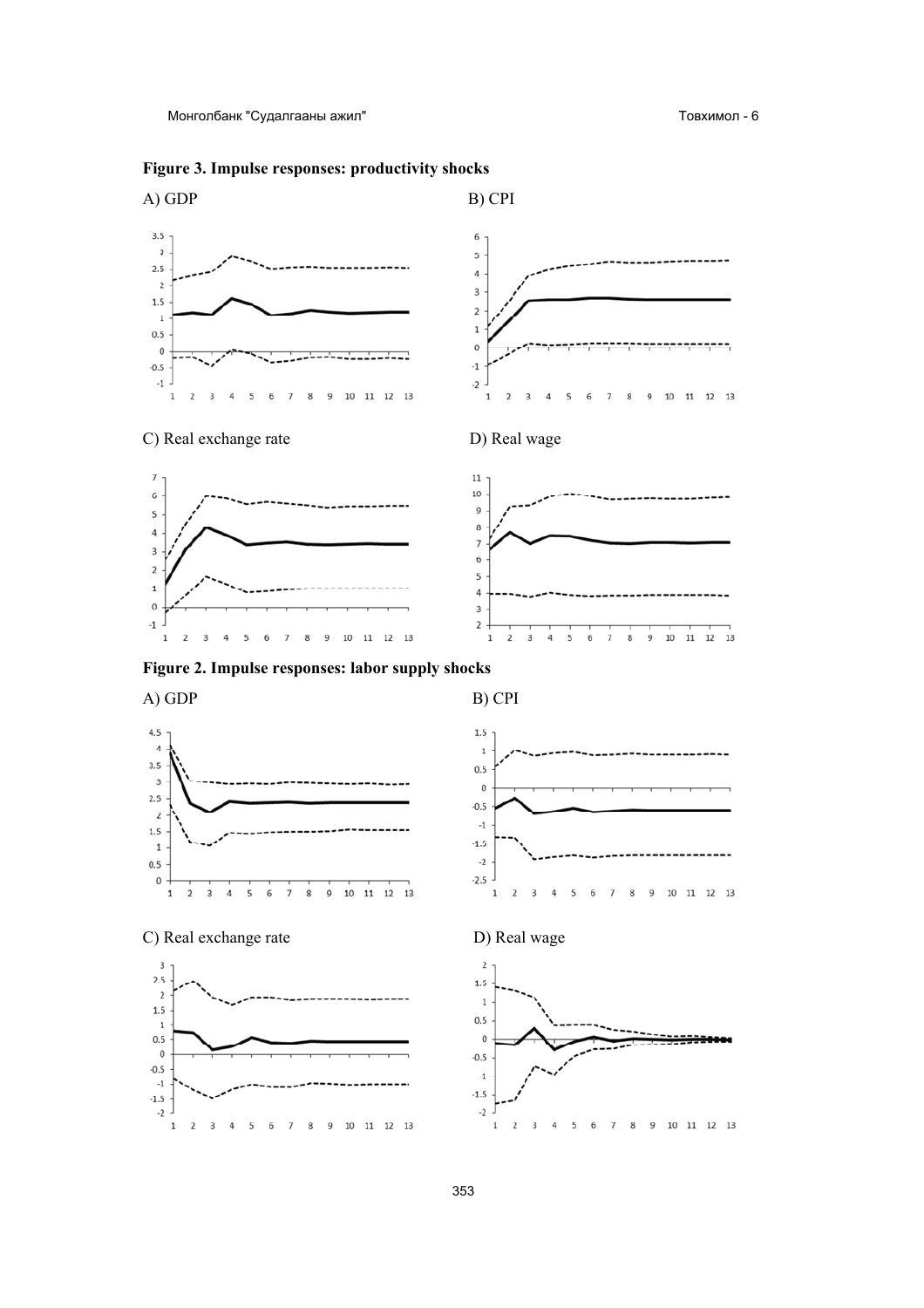However, the depreciation effect continues for only one quarter, and the overshooting process takes at least one year after a nominal shock. A nominal shock has negative effect on real wages in very short run (first two quarters) because wages are sticky and prices respond quickly. In addition, the effect on real wage is minor and disappears quickly. This is consistent with a traditional view of a business cycle driven by aggregate demand where wages are sticky. Overall, the responses to a nominal shock imply that money neutrality exists in the economy.

Consistent with Mundell-Fleming model, a real demand shock has a larger and permanent appreciation effect. The appreciation is emanates from both nominal exchange rate appreciation and domestic price increases. For instance, a real demand shock quickly increases domestic prices and the effect is also strong and permanent in the long run. Generally, the price effect accounts 50-60 percent of the effect on the real exchange rate. Though the high appreciation dampens GDP in very short run, as described in the model, a real demand shock has positive effect on GDP for 2-4 quarters after the shock. However, the output is unchanged in the long run since the permanent appreciation deteriorates trade balance. The fact that real demand shocks have larger effects on prices and trade balance may imply that these shocks capture the current expansionary fiscal policy that increases domestic demand. Finally, after the real demand shock, the real wage changes countercyclically since prices strongly respond to the shock when nominal wages are not changed. These results are again consistent with a theory of business cycle driven by aggregate demand where wages are sticky.

A productivity shock has a positive permanent effect on output and the strongest effect would be observed in four quarters after the shock. The price increases quickly in first three quarters, and permanently stays at that level. This implies that productivity shock pass through into nominal wages, which is further passed on to cost of input, and eventually into domestic prices. As expected, a productivity shock raises permanently the real wages and the effect is stabilized after a year and a half. The productivity shock appreciates permanently the real exchange rate and the appreciation is also sourced from nominal exchange rate and domestic prices. Overall, for Mongolia, a small open resource rich economy, the discovery of new mining could bring high level of FDI (a positive nominal, productivity, real demand shocks) that increases nominal wages, output and appreciates real exchange rate.

A labor supply shock rises permanently output, and in particular, the shock has a larger effect in first quarter. However, the domestic price decreases permanently because of unemployment, driven by the fact that higher supply potential may exceed labor demand. The labor shock temporarily depresses the real wage since it is possible to offer lower wage for new employees. The real exchange rate depreciates temporary, and thereafter, consistent with a flexible price exchange rate model, the real exchange rate move to new equilibrium gradually since the domestic price declines permanently.

Even if the impulse responses show the effect of structural shocks to the variables, the responses do not represent how important these shocks have been in the fluctuations of these variables. For instance, if a shock is small, then the effect of the shock looks large by the impulse response analysis. However, actually, the shock has a little influence on the economy. Thus, the relative importance of the four structural shocks in the economy at various horizons is examined using the proportion of the forecast error variance. The forecast error variance decomposition (FEVD), accounted by each of the shocks is reported in Table 6-7. In the short run, the supply shock, in particular, labor supply shock is the major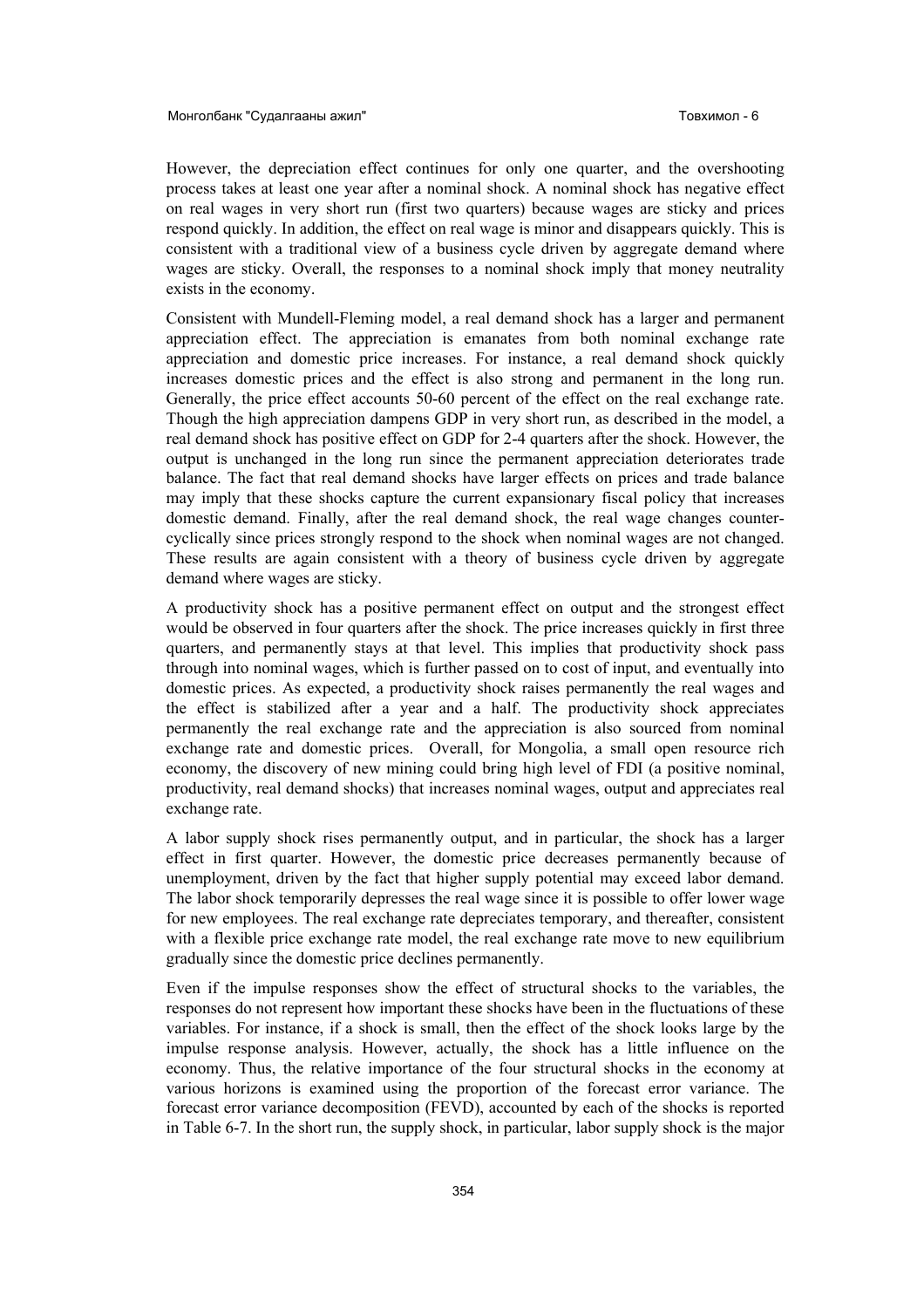contributor to explaining GDP's variability. On the contrary, in the long run, the labor supply and real demand shocks explain fluctuations in GDP. For instance, the labor supply and real demand shocks account for 74 and 16 per cent of FEVD in the long run, respectively.

|                                | <b>GDP</b> |           |       |      |       |           | <b>CPI</b> |       |
|--------------------------------|------------|-----------|-------|------|-------|-----------|------------|-------|
| <b>Time Horizon (quarters)</b> | pr         | <b>ls</b> | rd    | n    | pr    | <b>ls</b> | rd         | n     |
|                                | 7.30       | 85.50     | 6.90  | 0.30 | 1.84  | 4.15      | 45.29      | 48.72 |
| 2                              | 6.00       | 80.26     | 12.77 | 0.96 | 15.47 | 4.34      | 38.27      | 41.92 |
| $\overline{4}$                 | 6.65       | 75.01     | 15.70 | 2.63 | 25.73 | 5.53      | 32.46      | 36.28 |
| 6                              | 7.20       | 74.01     | 16.01 | 2.78 | 25.69 | 5.69      | 32.33      | 36.28 |
| 8                              | 7.24       | 73.88     | 16.05 | 2.82 | 25.70 | 5.70      | 32.34      | 36.26 |
| 10                             | 7.26       | 73.86     | 16.06 | 2.82 | 25.70 | 5.70      | 32.34      | 36.26 |
| 12                             | 7.26       | 73.86     | 16.06 | 2.82 | 25.70 | 5.70      | 32.34      | 36.26 |

#### **Table 6. Variance decompositions of GDP and CPI**

Note: pr- productivity shock, ls: labour supply shock, n- nominal shock, rd: real demand shock.

The real demand and nominal shocks explain 94 per cent of the FEVD for CPI in the short run. However, productivity shock is added to these two factors for explaining CPI variation in the long run. For instance, the productivity, labor supply and nominal shocks account 26, 32 and 36 percents of the long run CPI variation, respectively.

|                                | Real exchange rate |      |       |      |       |           | Real wage |       |
|--------------------------------|--------------------|------|-------|------|-------|-----------|-----------|-------|
| <b>Time Horizon (quarters)</b> | pr                 | ls   | rd    | n    | pr    | <b>ls</b> | rd        | n     |
|                                | 9.02               | 3.19 | 87.67 | 0.11 | 95.27 | 0.02      | 0.83      | 3.88  |
| $\overline{2}$                 | 22.14              | 2.69 | 73.47 | 1.70 | 81.01 | 0.02      | 1.16      | 17.82 |
| $\overline{4}$                 | 25.16              | 3.68 | 69.43 | 1.72 | 78.49 | 0.92      | 1.32      | 19.26 |
| 6                              | 25.64              | 4.04 | 68.34 | 1.98 | 78.12 | 1.02      | 1.60      | 19.25 |
| 8                              | 25.64              | 4.05 | 68.30 | 2.00 | 78.04 | 1.04      | 1.68      | 19.23 |
| 10                             | 25.64              | 4.05 | 68.30 | 2.00 | 78.03 | 1.04      | 1.70      | 19.23 |
| 12                             | 25.64              | 4.05 | 68.30 | 2.00 | 78.03 | 1.05      | 1.70      | 19.23 |

**Table 7. Variance decompositions of real exchange rate and real wage** 

Note: pr- productivity shock, ls: labour supply shock, n- nominal shock, rd: real demand shock.

The real demand shock is the most important factor behind the real exchange rate at all horizons, and with time productivity shocks also tend to explain significant proportion of the variation in exchange rate. The productivity and real demand shocks contribute 26 and 68 percents of the real exchange rate variation in the long run, respectively. These results rely the importance of "real" shocks in the long run, and also highlight that real shocks have a crucial role in explaining real exchange rate fluctuation over recent years. Productivity shocks are the most important contributor to explaining real wage fluctuation in the short run. However, a nominal shock also influence significantly to the real wages in the long run. For instance, over time, contribution from a nominal shock steadily increases.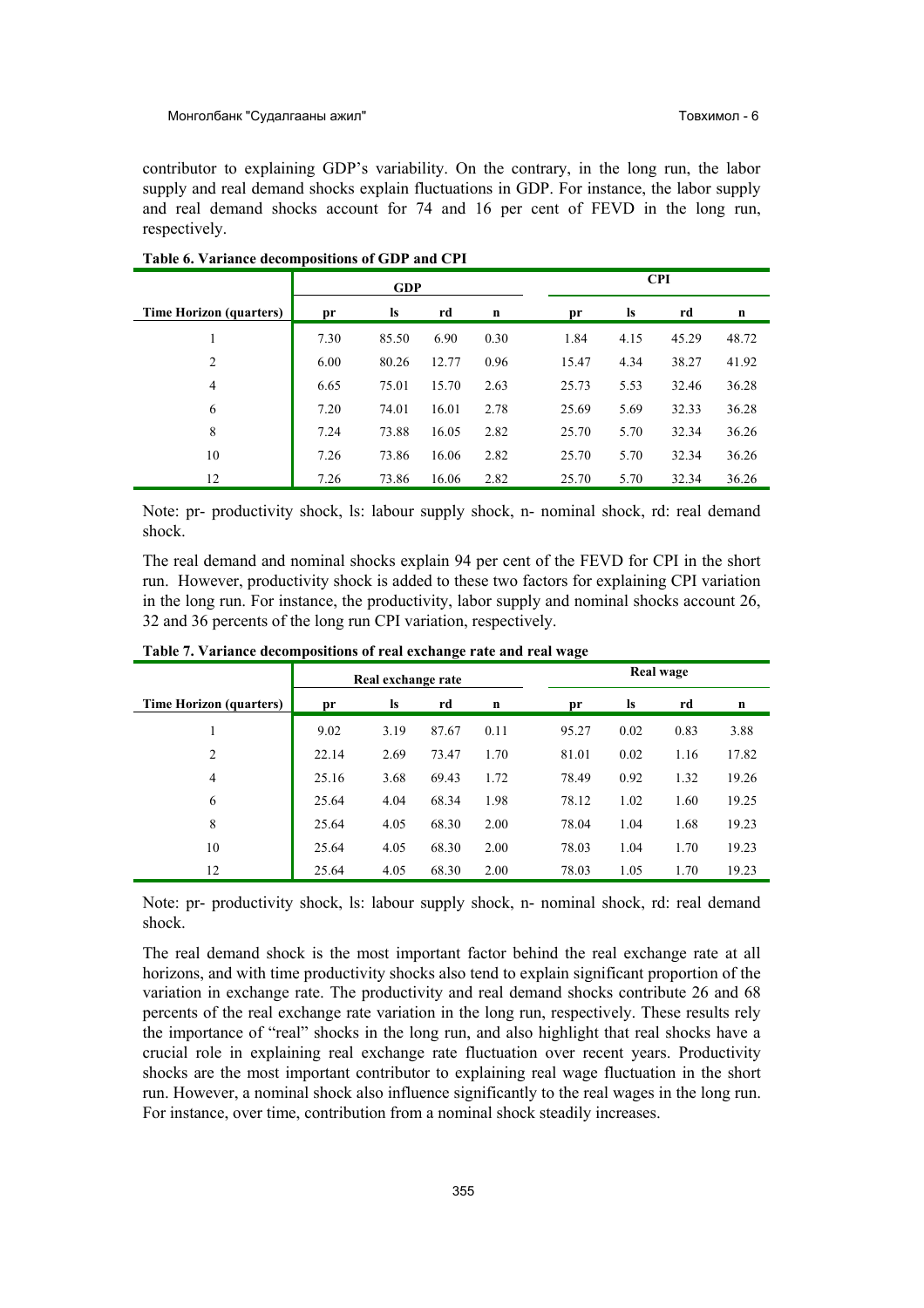#### **3.3 Is the exchange rate shock absorber or a source of shocks?**

To determine the role of exchange rate in the economy, an analysis should be carried out to test whether exchange rate has actually reduced the variation of output and inflation in the cases of different shocks. In simple terms, the analysis is equivalent to answer to our research question. If the exchange rate is mainly an absorber of shocks to the real economy (output and inflation) rather than an independent source of shocks, then most of the movements in the exchange rate will be driven by the same type of shocks as those causing variations in output and inflation.

The variance decomposition analysis shows that the main shocks that explain GDP variation is different from shocks that determine the real exchange rate movements. For instance, at the 1-2 years horizons (policy relevant period), labor supply shocks explain more than 3/4 of GDP variation, whereas the same shock explain less then 4 per cent of the real exchange rate fluctuation. A nominal shock has no significant role to explain both of GDP and the real exchange rate variations. The shock accounts less than 3 per cent of the variations. However, the real demand shock explains simultaneously both of GDP and the real exchange rate fluctuations. The shock influence the real exchange rate before the output, and the shock become important as the horizon is increases for output. The real demand shock explains approximately 70 per cent of the real exchange rate movements, and contributes 16 per cent of the output variations. In addition, productivity shocks contribute to 25 per cent of the real exchange rate movements and 7 per cent of GDP variations.

These results in the analysis allow some implications for macroeconomic policy. First, the real exchange rate strongly and quickly responds to real demand shocks at all horizons, and the shock is also transferred to prices in short run and output in the medium and long run. This finding implies that the real exchange rate reflects the real demand shocks that cause business cycle or price fluctuation in the economy. Hence, the finding could support that exchange rate to be shock absorber in the economy. Second, since nominal shocks have important effect on CPI in the short run and real wages in the long run, independent monetary policy could help to achieve stable and low inflation, and finally protect real income of household. On the other hand, weak effect of nominal shocks on output and real exchange rate imply that no exchange rate adjustment (foreign exchange intervention) is needed to restore equilibrium. Furthermore, the results also imply that exchange rate has no important role in the transmission of these shocks. Third, productivity shocks contribute both output and real exchange rate movements. However, the importance of productivity shock on the output is relatively weak. The effect of a productivity shock on the real exchange rate might come through price movements because the shock explains 25 per cent of price movements in the long run.

#### **4. CONCLUSIONS AND POLICY IMPLICATIONS**

This paper examines the role of the exchange rate in the business cycle and inflation in Mongolia, a small open economy, as a shock absorber or an independent source of shocks. The SVAR estimate of long run effect coefficients confirms that the conventional theoretical assumptions about the effects of structural shocks on the economy. For instance, nominal shocks (e.g. exogenous nominal money growth) have no effect on real variables, however they have significant effect on nominal variables, including CPI in the long run (money neutrality). Whereas, supply shocks, including productivity and labor supply shocks,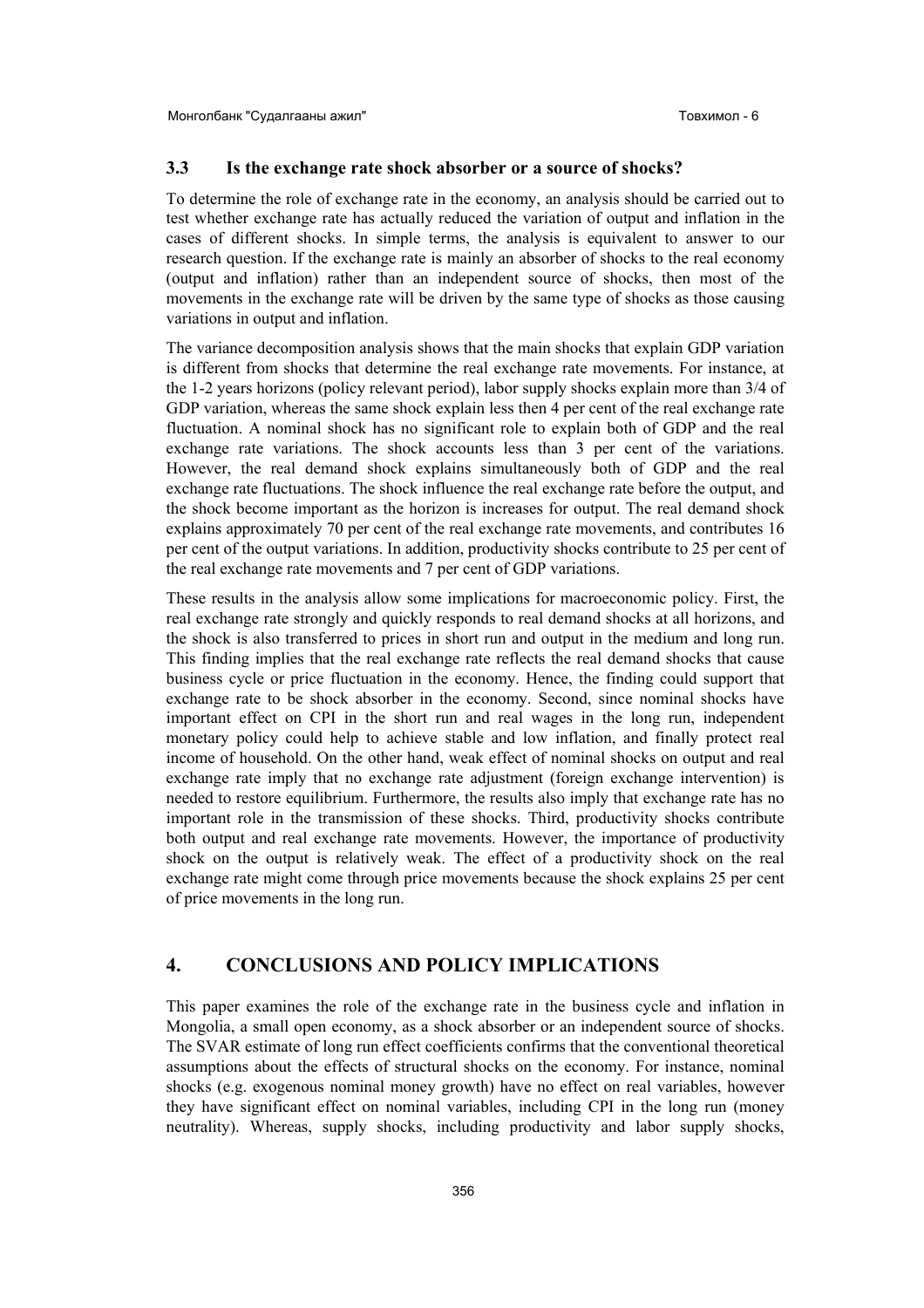determine real output and real wage in the long run. However, because of weak labor market, labor supply shock does not significantly influence wage and price setting, and real exchange rate in the long run.

The impulse responses are consistent with a standard open macro economy model of economic fluctuations. Real demand (e.g. real fiscal expansion, trading partner's economic growth and commodity price change in real terms) and productivity shocks significantly affect real exchange rate in the both short and long run. Whereas, all shocks except labor supply shock start to significantly affect CPI in 1-3 quarter(s) after the initial shock. Overall, for Mongolia, a resource rich economy, the discovery of new mining could bring high level of FDI (a positive nominal, real demand and productivity shocks) that increases nominal wages, inflation and output, and appreciates real exchange rate.

The variance decomposition analyses show that the real exchange rate shock determines simultaneously all of output (16 per cent), price (32-45 per cent) and real exchange rate (68-88 per cent) fluctuations. These impulse responses and variance decompositions affirm that as predicted in the model, real demand shock is the main source of business cycle and real exchange rate fluctuations in Mongolia. In addition, the exchange rate absorbs the real demand shock, so that output and inflation variations are reduced. The result suggests that the exchange rate is real demand shock absorber rather than a source of shock itself in Mongolia.

The policy implication of these results is that flexible exchange rate is more appropriate for Mongolia. The importance of nominal and real demand shocks for CPI and GDP variations (68-94 per cent, 7-18 percent, respectively) suggests that a coordination of fiscal and monetary policies could control inflation and dampen consequences of business cycle. In particular, the monetary policy independence, allowed by flexible exchange rate could be important to stabilize inflation at lower level and output. On the other hand, the importance of supply shocks such as labor supply and productivity shocks in explaining GDP movements (82-93 per cent) suggest that high sustainable long-run growth could be provided by effective public investments in early childhood education, health and infrastructures.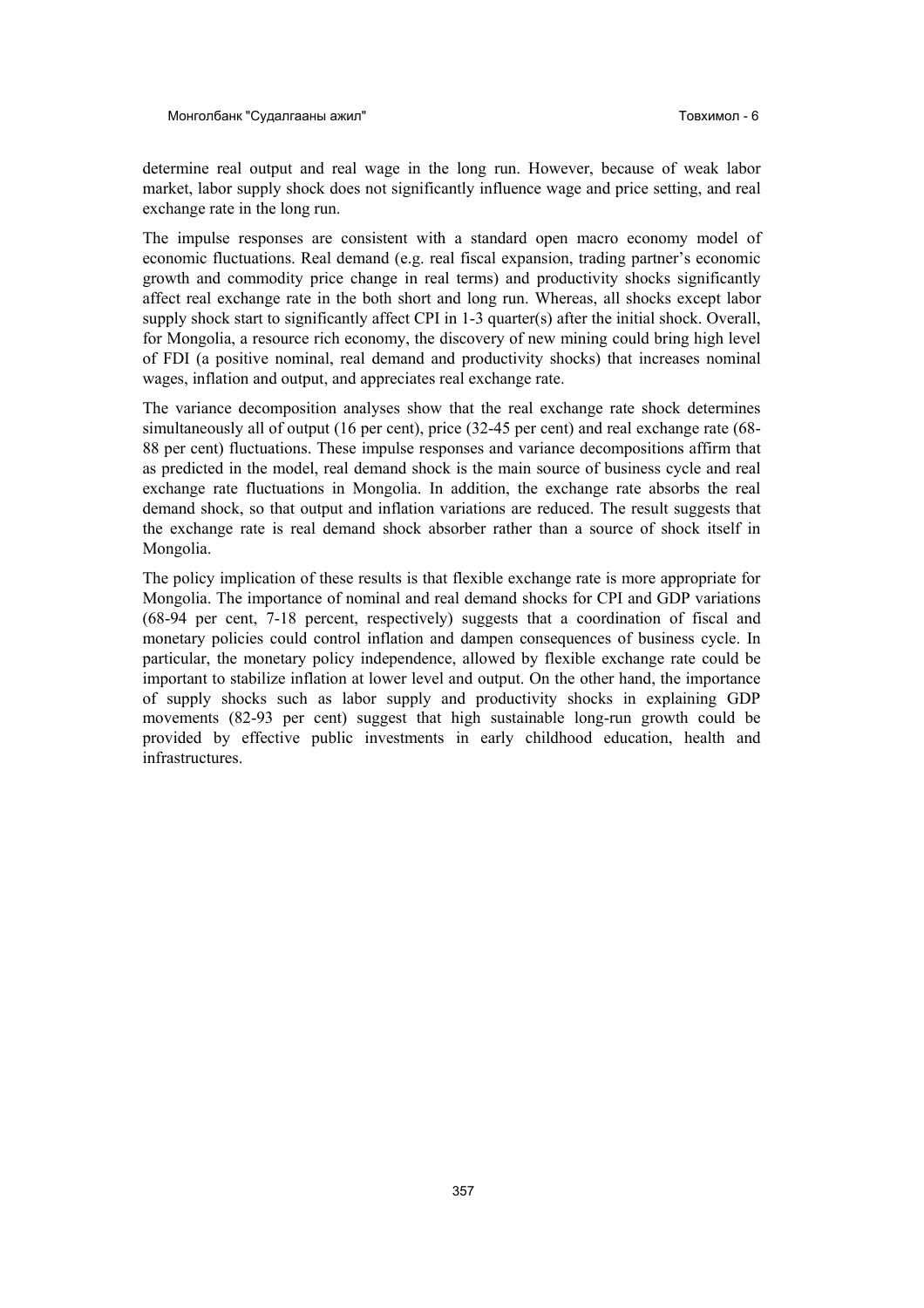#### **REFERENCES**

An, L. & Kim, Y. 2010, 'Sources of exchange rate movement in Japan: Is the exchange rate a shock absorber or a source of shock?', *Review of International Economics*, vol. 18, no. 2, pp. 265-276.

Artis, M. & Ehrmann, M. 2006, 'The exchange rate- a shock absorber or source of shocks? A study of four open economies', *Journal of International Money and Finance, vol. 23,* pp. 874-93.

Balassa, B 1964, 'The purchasing power parity doctrine: a reappraisal', *Journal of Political Economy,* vol. 72, pp. 584-596.

Balmaseda, M., Dolado, J.J. & Lopez-Salido, D. 2000, 'The dynamic effects of shocks to labour markets: evidence from OECD countries', *Oxford Economic Papers,* vol. 52, pp. 3- 23.

Bjornland, HC. 2004, 'The role of the exchange rate as a source of absorber in a small open economy', *Open Economies Review,* vol.15, pp. 23-43.

Bjornland, HC & Hungness, H 2002, 'Fundamental determinants of the long run real exchange rate: the case of Norway', Discussion papers, no. 326, Statistics Norway.

Blanchard, O. & Quah, D. 1989, 'The dynamic effects of aggregate demand and supply disturbances', *American Economic Review*, vol. 79, pp. 655-673.

Clarida, R. & Gali, J. 1994, 'Sources of real exchange rate fluctuations: How important are nominal shocks?', NBER Working Paper, no. 4658, National Bureau of Economic Research, New York.

Dornbusch, R 1976, 'Expectations and exchange rate dynamics', *Journal of Political Economy,* vol. 84, pp/ 1167-1176.

Farrant, K. & Peersman, G. 2006, 'Is the Exchange Rate a Shock Absorber or a Source of Shocks? New Empirical Evidence', Journal of Money, Credit, and Banking, Volume 38, Number 4,June, pp. 939-961.

Funke, M. 2000, 'Macroeconomic Shocks in Euroland vs. The UK: Supply, Demand or Nominal?' Department of Economics, Hamburg University, Hamburg, July 2000

Funke, M. 1997 'How Important are Demand and Supply Shocks in Explaining German Business Cycles? New Evidence on An Old Debate', *Economic Modelling* 14, 11-37.

Gan-Ochir, D, Batnyam, D & Łyziak, T 2008, 'Small inflation model of Mongolia (SIMOM)', BOM Working Paper, vol. 6, The Bank of Mongolia, Mongolia.

Goo, S & Siregar, R. 2009, 'Economic Shocks and Exchange rate as a shock absorber in Indonesia and Thailand', SEACEN Centre, Staff Paper No. 72.

International Monetary Fund. 2011, Mongolia: 2011 Article IV Consultation—Staff Report, IMF Country Report No. 11/76, March.

<http://www.imf.org/external/country/mng/index.htm?type=9998#56)>.

Kim, S. & Lee, S. 2008, 'The role of the exchange rate in Korean economy: A shock absorber or a source of shocks', Journal of Economic Research 13, 303-324.